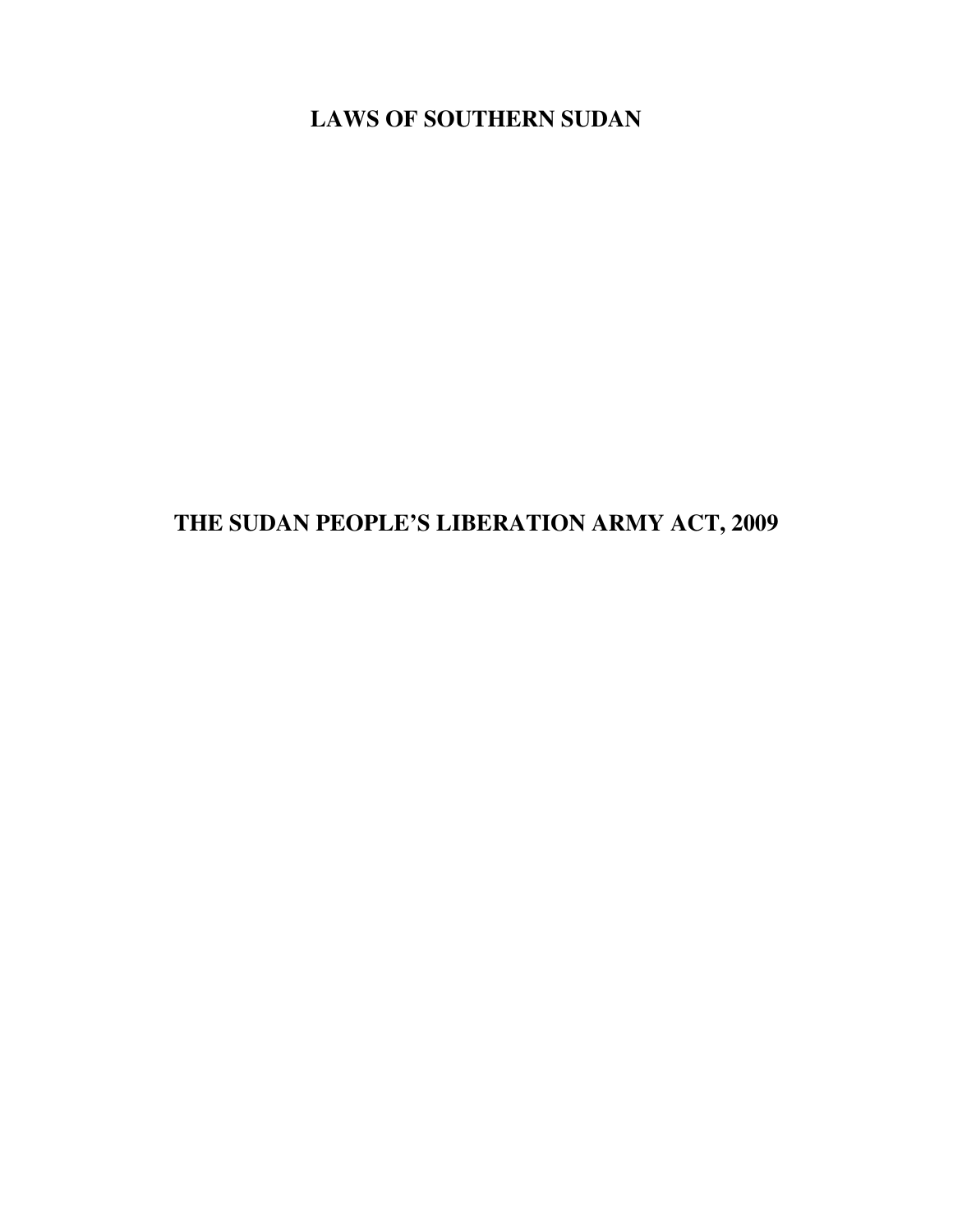# LAWS OF SOUTHERN SUDAN

### THE SUDAN PEOPLES LIBERATION ARMY ACT, 2009

#### Arrangement of Sections

### **Section**

### CHAPTER I PRELIMINARY PROVISIONS

- 1. Title and Commencement.
- 2. Repeal and Saving.
- 3. Purpose.
- 4. Authority and Application.
- 5. Interpretations
- 6. Principles.

#### CHAPTER II

# CONSTITUTION, MISSION AND STRUCTURES OF THE SPLA

- 7. Constitution of the SPLA.
- 8. Mission of the SPLA.
- 9. Roles and Functions of the SPLA.
- 10. Structures of the SPLA.
- 11. Composition of the Active Force.
- 12. Composition of the Reserve Force.

## CHAPTER III

## EXERCISE OF POWERS FUNCTIONS AND DUTIES

- 13. Command and Control.
- 14. Functions and Powers of the Commander-in-Chief.
- 15. The Command Council (CC).
- 16. Functions, Powers and Duties of Minister for SPLA Affairs.
- 17. Functions and Powers of the Deputy Commander-in-Chief.
- 18. Functions, Powers and Duties of the Chief of General Staff.
- 19. Functions, Powers and Duties of the Deputies of the Chief of General Staff.

# CHAPTER IV MILITARY SERVICE

- 20. Enrolment Policy.
- 21. Recruitment Authority and Procedure.
- 22. Eligibility for Enrolment.
- 23. Recruitment of Officer Cadets.
- 24. Commissioning.
- 25. Military Training.
- 26. Period of Service.
- 27. Assignment, Transfer and Secondment.
- 28. Entitlements.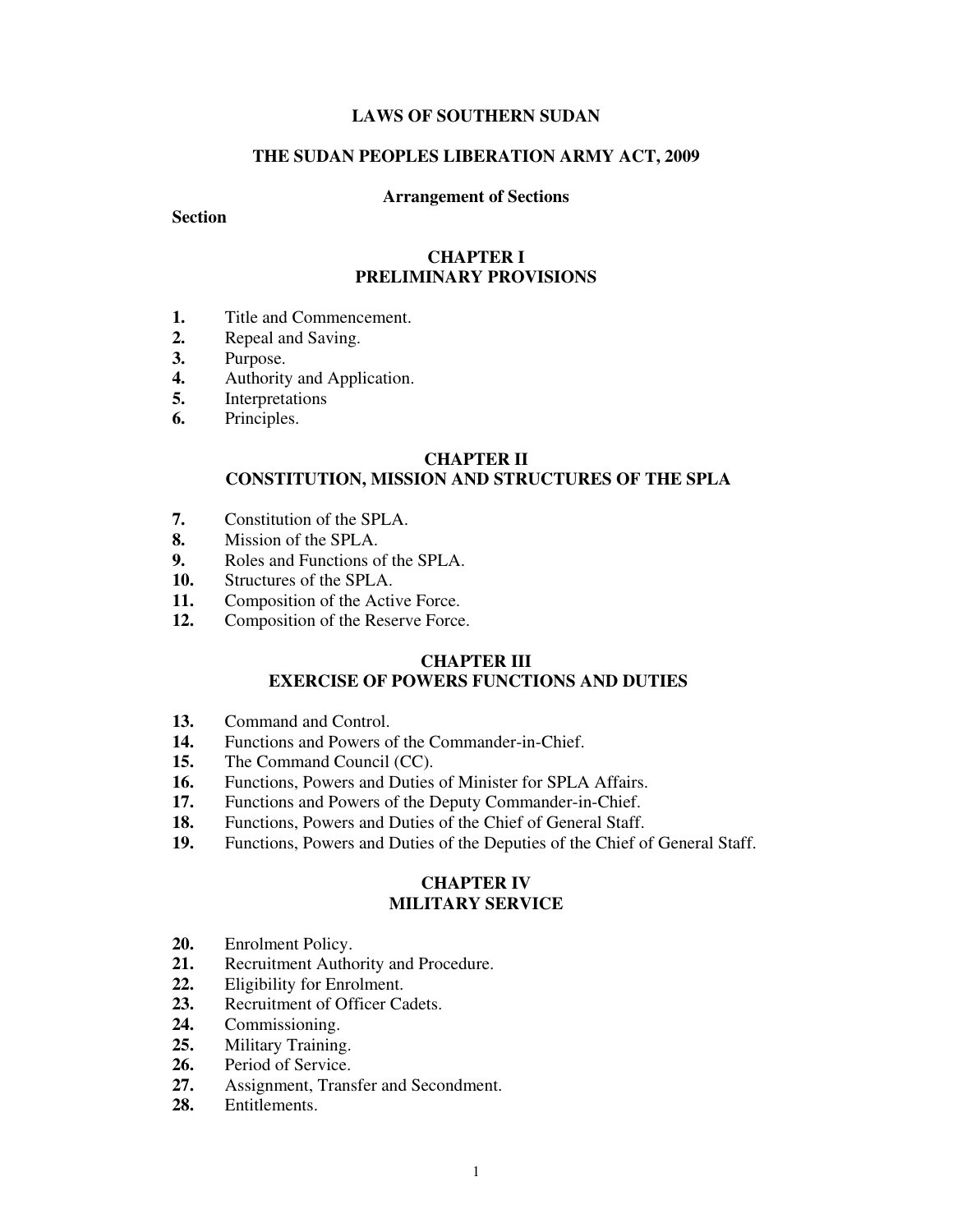- 29. Promotions and Military Ranks.
- 30. Termination of Service.

### CHAPTER V EMPLOYMENT OF CIVILIANS

- 31. Employment of Civilians.
- 32. Number and Qualifications of Civilian Employees.
- 33. Manner of Employment.

# CHAPTER VI MILITARY JUSTICE SYSTEM

- 34. Nature of Military Justice.
- 35. Structure and Composition of Military Courts.
- 36. Power to Convene Military Courts.
- 37. Jurisdiction of Military Courts.
- 38. Procedure in Respect of Concurrent and Other Jurisdictions.

# CHAPTER VII PROCEEDINGS OF MILITARY COURTS

- 39. Principles of Civil Courts to be Observed Generally.
- 40. Oath by the Presiding Officer and Members.
- 41. Objection to Membership of Court.
- 42. Public Trials.
- 43. View by Military Court.
- 44. Summoning Witnesses and Production of Documents.
- 45. Commission and Power to Investigate.
- 46. General Rules as to Evidence.
- 47. Oath by Witnesses.
- 48. Prohibition of Second Trial.<br>49. Trial by Court-Martial is no
- Trial by Court-Martial is no Bar to Subsequent Civil Proceedings.
- 50. Decisions of Court-Martial.
- 51. Judge-Advocate.
- 52. Dissolution of Courts.

# CHAPTER VIII OFFENCES OF MILITARY NATURE

- 53. Cowardice in Action.
- 54. Breaching Concealment.
- 55. Failure to Protect War Material and Equipment.
- 56. Failure to Brief or Prepare for an Operation.
- 57. Offences Relating To Operations.
- 58. Offences Relating to Prisoners of War.
- 59. Offences by Persons in Command When In Action.
- 60. Treachery.
- 61. Offences Relating to Security.
- 62. Mutiny.
- 63. Desertion.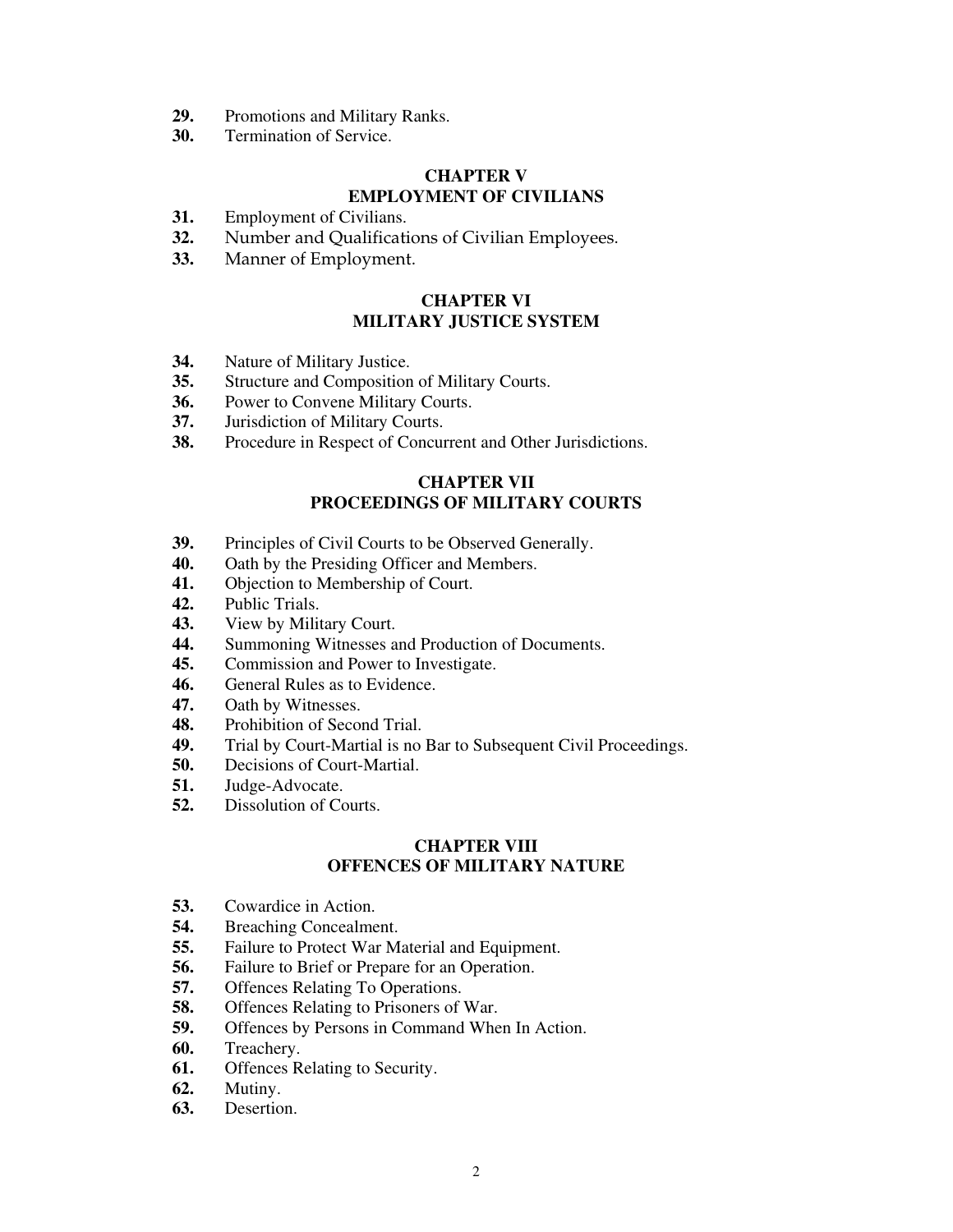- 64. Harbouring Deserters.
- 65. Criminal Force Against Superior.
- 66. Ill-Treatment of Subordinates.
- 67. Disobedience of Lawful Orders.
- 68. Insubordination and Insolence.
- 69. Standing Orders.
- 70. Fraudulent Enrolment or Enlistment.
- 71. False Answer on Enrolment or Enlistment.
- 72. Conduct Unbecoming of an Officer.
- 73. Nepotism and Corrupt Practices.
- 74. Malingering.
- 75. Intoxication.
- 76. Possession or Smoking of Hashish, Bango or Drugs.
- 77. Offences by and in Relation to Detainees.
- 78. Offences in Relation to Property.
- 79. False Accusation or Statement or Return or Report.
- 80. Offences in Relation to Courts-Martial.
- 81. Attempt.<br>82. Abetmen
- Abetment.
- 83. Offences Punishable Under the Penal Code Act, 2008.

# CHAPTER IX PUNISHMENTS

- 84. Type of Punishments.
- 85. General Punishments.
- 86. Pardons and Remissions.
- 87. Punishments for Infringement of Discipline.

# CHAPTER X APPEALS AND CONFIRMATION OF SENTENCES

- 88. Appeals.<br>89. Confirma
- Confirmations.
- 90. Limitation of Powers of Confirming Authority.

# CHAPTER XI MISCELLANEOUS PROVISIONS

- 91. Complaints by and Against Officers.
- 92. Privileges of Persons Attending Court-Martial.<br>93. Property Exempted from Attachment.
- Property Exempted from Attachment.
- 94. Apprehension of Deserters.
- 95. Arrest by Military Authorities.
- 96. Arrest by Civil Authorities.
- 97. Restriction on Persons Subject to this Act.
- 98. Prohibition Against Delegation.
- 99. Code of Conduct
- 100. Power to Make Rules, Regulations and Orders.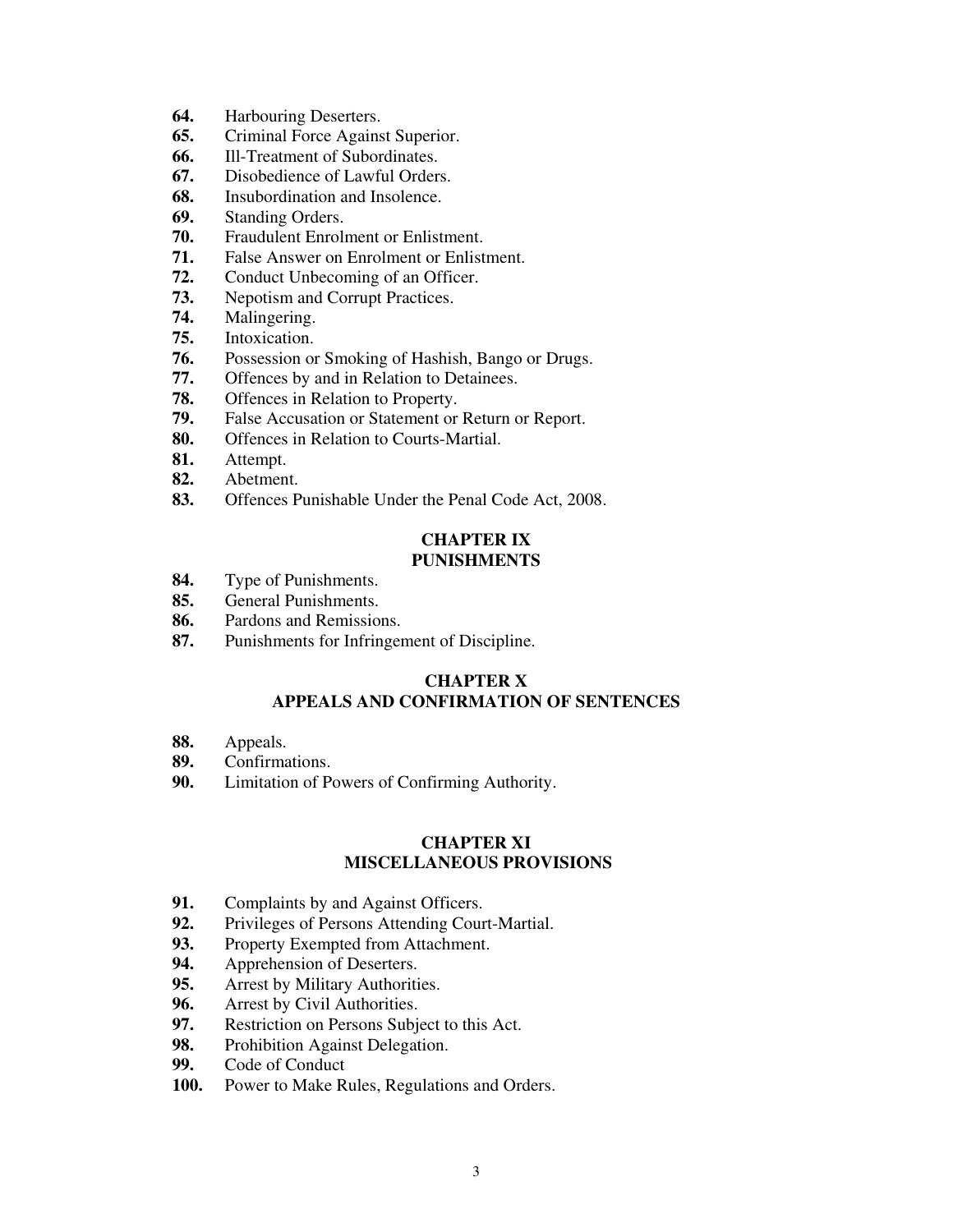#### LAWS OF SOUTHERN SUDAN

#### THE SUDAN PEOPLE'S LIBERATION ARMY ACT, 2009

In accordance with the provisions of Article  $59(2)(b)$  read together with Article 85(1) of the Interim Constitution of Southern Sudan, 2005, the Southern Sudan Legislative Assembly, with the assent of the President of the Government of Southern Sudan, hereby enacts the following:

#### CHAPTER I

### PRELIMINARY PROVISIONS

#### Section 1. Title and Commencement

This Act may be cited as "The Sudan People's Liberation Army Act, 2009 and shall come into force on the date of its signature by the President.

#### Section 2. Repeal and Saving

- (1) "The SPLA Act, 2003" is hereby repealed, but all the orders, rules and regulations issued or made under it, save in as far as the same are cancelled by or are inconsistent with the provisions of this Act, shall remain in force and shall be deemed to have been issued or made under this Act.
- (2) Nothing in this Act or in any rule or regulation made there-under shall operate to affect the validity of any court martial or any other proceedings held or being held by virtue of the repealed SPLA Act, 2003.

#### Section 3. Purpose

The purpose of this Act is to provide for the establishment, governance and discipline of the SPLA and for purposes connected therewith and incidental thereto.

#### Section 4. Authority and Application

(1) This Act is drafted in accordance with the provisions of Articles 158, 159, 160 and 161 of the Interim Constitution of Southern Sudan, 2005 which grants the Government of Southern Sudan the exclusive legislative competences for the delivery of services at all levels of the Government of Southern Sudan, including provision, establishment, governance and discipline of the SPLA.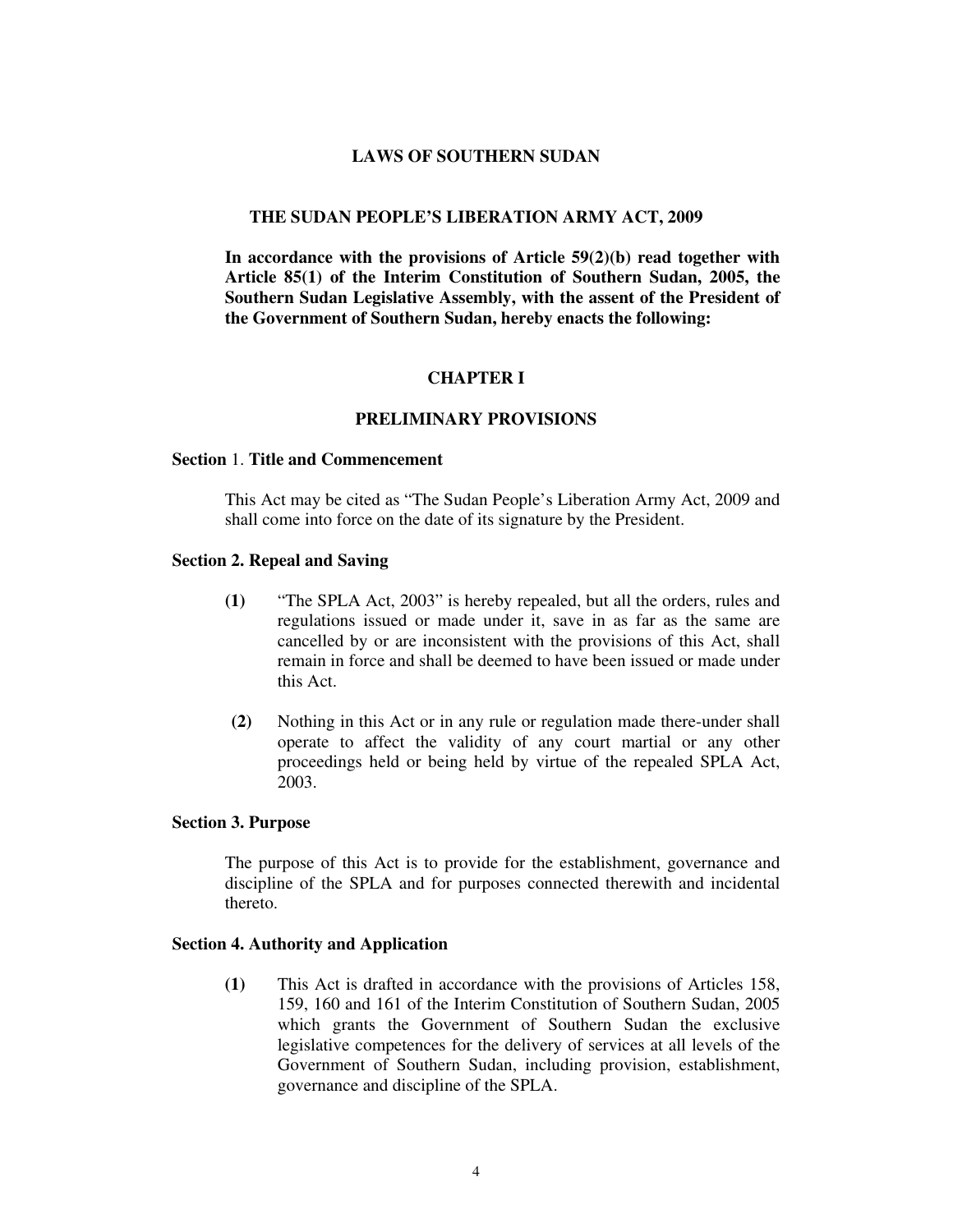- (2) Save as otherwise expressly provided under this Act, the following persons shall be subject to the provisions of this Act:-
	- (a) officers of the Sudan People's Liberation Army;
	- (b) persons enrolled or enlisted in the SPLA prior to the coming into force of this Act;
	- (c) persons enrolled or enlisted under this Act; and
	- (d) non-commissioned officers serving with and on the rank and file of the SPLA.
- (3) Notwithstanding the provisions of sub-section (2) (b) and (c) above, persons enrolled or enlisted in the reserve force shall be subject to the provisions of this Act:-
	- (a) during the period prescribed for training; and
	- (b) when embodied for actual military service, commencing from the day immediately preceding the day on which the order or other notification for such training or embodiment was issued.
- (4) Every person who is subject to the provisions of this Act under subsection (2) herein shall continue to be subject to the provisions of this Act until his or her service with the Sudan People's Liberation Army is terminated in accordance with the provisions of this Act.

### Section 5. Interpretations

(1) In this Act, unless the context otherwise requires, the following words and expressions shall carry the meanings attached to them -

"active force" means the Sudan People's Liberation Army force organized to render fulltime military service;

"command" means authority exercised by Sudan People's Liberation Army commander over his or her subordinates by virtue of rank and, or assignment;

"commanding officer" means an officer in charge of Sudan People's Liberation Army combat and service support units;

"Commander-in-Chief (C-in-C)" means the Commander-in-Chief of the Sudan People's Liberation Army as defined in Article 159 (1) of the Interim Constitution of Southern Sudan;

"commissioning" means an act of according to a member of the force, a status of an officer in the Sudan People's Liberation Army ;

"corps or unit" means any separate body of persons subject to this Act which is prescribed as a corps or unit for the purposes of all or any of the provisions of this Act;

"court-martial" means a military court constituted under this Act;

"criminal court" means a court of criminal jurisdiction exercising powers within Southern Sudan, under the provisions of the Code of Criminal Procedure Act, 2008;

"enemy" means any person or force which by means of armed opposition is hostile to the Comprehensive Peace Agreement, the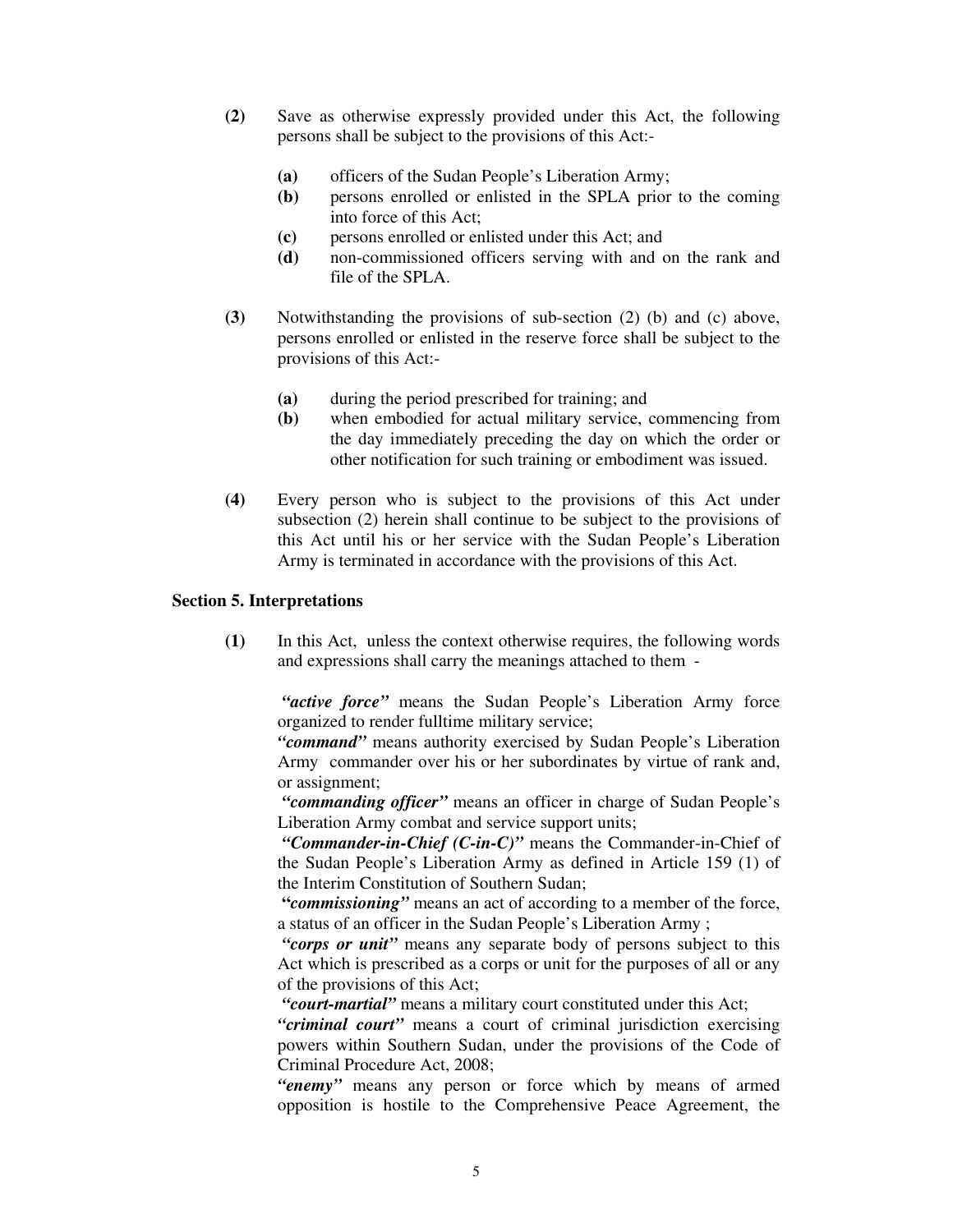Interim National Constitution or the Government of National Unity, and the Interim Constitution of Southern Sudan or the Government of Southern Sudan, 2005, the will and aspirations of the people of Southern Sudan;

"Government of Southern Sudan)" means the level of Government in charge of Southern Sudan as defined in Article 53 (2) of the Interim Constitution of Southern Sudan, 2005;

"Joint Defence Board (JDB)" means a body established in accordance with the Security Arrangement Protocol, of the Comprehensive Peace Agreement, 2005;

"Judge-Advocate-General" means the Sudan People's Liberation Army Director of Military Justice;

"Judge-Advocate" means a legal officer in the Directorate of Military Justice;

"Minister" means the Minister of Sudan People's Liberation Army Affairs;

"non-commissioned officer" means any Sudan People's Liberation Army personnel holding a rank lower than that of an officer and higher than the rank of private;

"offence" means any act or omission punishable under this Act and includes any offence punishable under the Penal Code Act, 2008 or any other law in force;

"*pay*" means salaries, remunerations and allowances paid to Sudan People's Liberation Army personnel, civilian employees and others, for services rendered to the Sudan People's Liberation Army ;

"*parole*" means a special pass word used only by persons authorized to do so;

"*prescribe*" means to authorize or appoint by order, rule or regulation made under this Act;

"President" means the President of the Government of Southern Sudan;

"reserve force" means the Sudan People's Liberation Army force organized to be mobilized to render active service when need arises;

"safeguard" means anything that protects against loss or injury;

"services" refers to the Sudan People's Liberation Army ground, air and riverine forces;

"soldier" refers to any uniformed SPLA personnel in active service;

"The Sudan People's Liberation Army" means the Sudan People's Liberation Army constituted under section 7 (1) of this Act and abbreviated ''SPLA''

"SPLA personnel" means the Sudan People's Liberation Army officers and other ranks and any person subject to the provisions of this Act;

"Civilian employee" means non-uniformed personnel employed by the Sudan People's Liberation Army ;

"Command Council" referred to as  $(CC)$  means a consultative body established under section 15 of this Act, to advise on SPLA affairs;

"Military Justice" means a body of laws, rules and regulations that are developed to meet the needs of the Sudan People's Liberation Army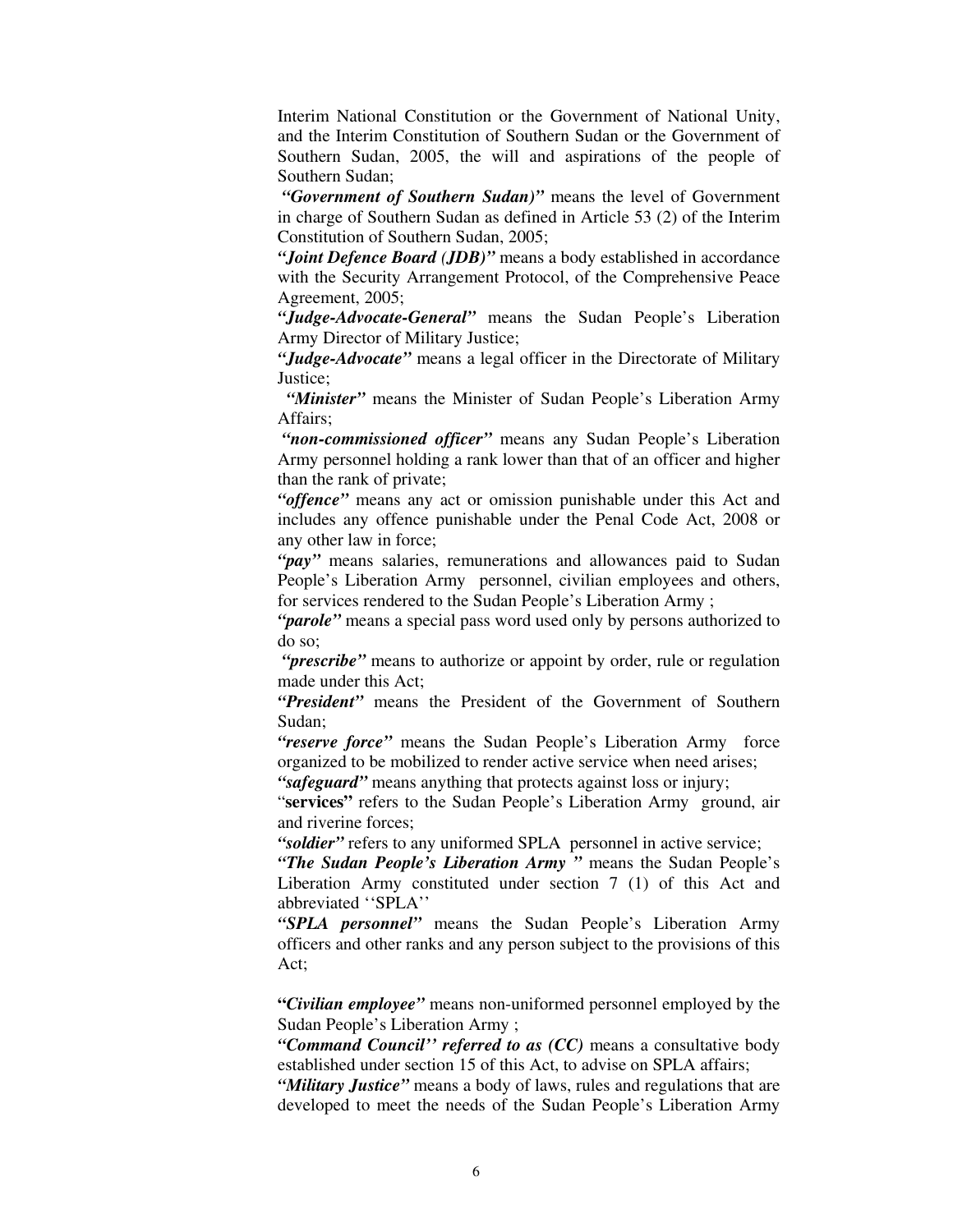and includes rendering legal services in the Sudan People's Liberation Army , protection of constitutional rights of the Sudan People's Liberation Army personnel and the Sudan People's Liberation Army criminal justice system;

"Superior Officer" when used in relation to a person subject to this Act, means and includes a non-commissioned officer or any enrolled person as regards to persons placed under his or her charge or orders; and

"time of emergency" means the period, in respect of which an emergency has been proclaimed by the President or other duly authorized person, with reference to the place covered by the said emergency.

(2) Save as aforesaid, all words and expressions used here-in and defined in the Penal Code, 2008 and other relevant laws shall have the meanings respectively attributed to them by that Code and the laws.

### Section 6. Principles

In executing its mission and functions, the SPLA shall adhere to the following principles:-

- (1) be subject to democratic-civil control;
- (2) perform its functions in accordance with the provisions of the Comprehensive Peace Agreement, the Interim National Constitution, the Interim Constitution of Southern Sudan, and international law regulating the use of force;
- (3) be non-partisan;
- (4) promote the highest standard of professionalism and discipline within its rank and file;
- (5) reflect the ethnic composition of the people of the Sudan; and
- (6) respect the fundamental rights and dignity of all its members and the diverse communities of the Sudan at large.

## CHAPTER II

#### CONSTITUTION, MISSION AND STRUCTURES OF THE SPLA

### Section 7. Constitution of the SPLA

- (1) There shall be constituted in Southern Sudan a sole armed forces to be known as the ''Sudan People's Liberation Army'' herein after abbreviated and referred to as "SPLA".
- (2) Members of the SPLA force shall be Sudanese nationals who satisfy the conditions for recruitment and without discrimination on grounds of sex, religion or ethnicity.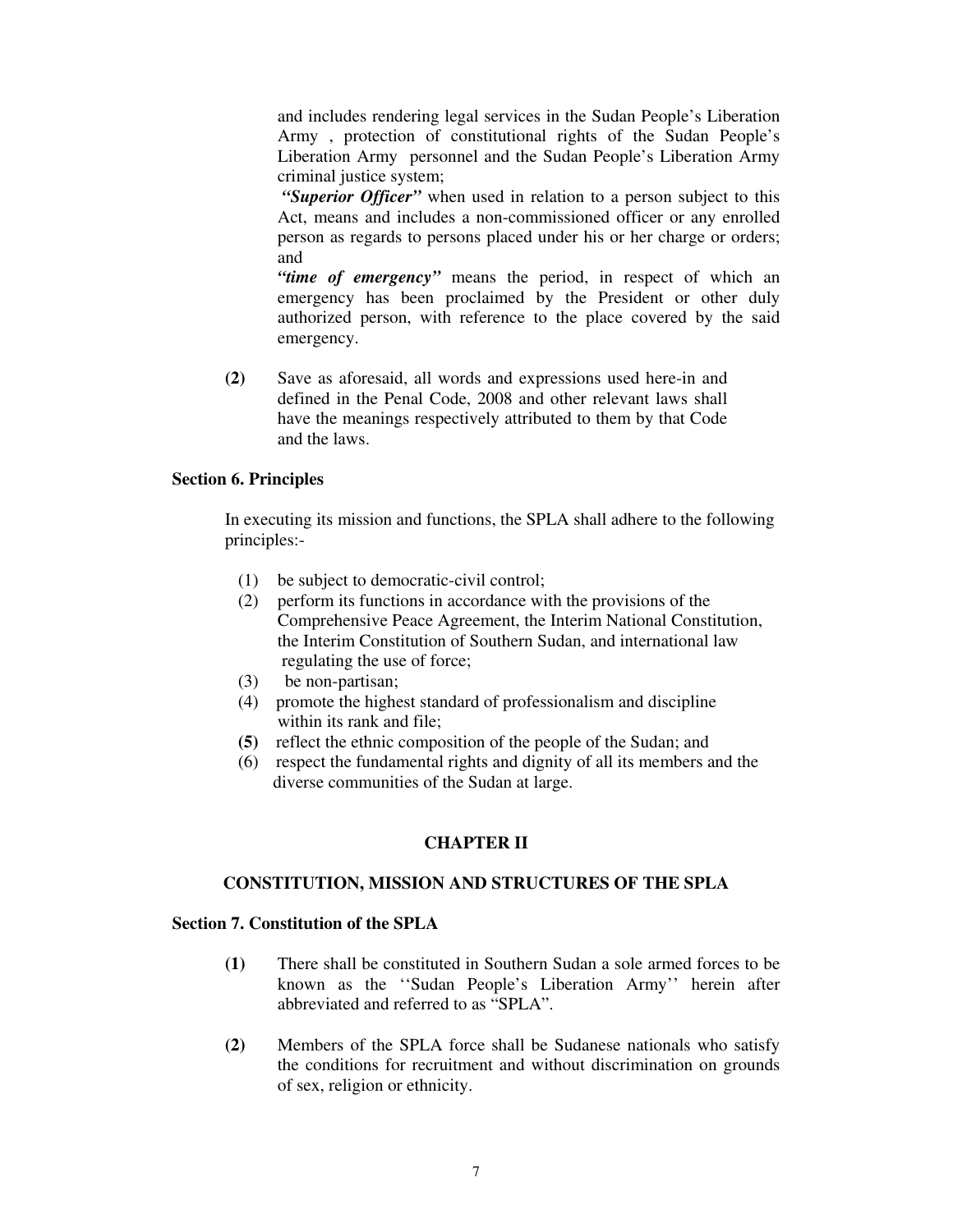(3) The SPLA shall be a regular, professional, patriotic, productive, disciplined, non-partisan military force subordinate to civilian authority as established under the Interim Constitution of Southern Sudan, 2005.

### Section 8. Mission of the SPLA

The mission of the SPLA, in addition to its other national duties, shall be to:-

- (1) protect the Comprehensive Peace Agreement;
- (2) defend the Interim Constitution of Southern Sudan, 2005;
- (3) protect the people of Southern Sudan;
- (4) secure the territorial integrity of Southern Sudan;
- (5) undertake responsibility for the defence of Southern Sudan against internal and external threats and aggressions; and
- (6) be involved in addressing specified emergencies, participate in reconstruction activities, assist in disaster relief whenever directed by the Government of Southern Sudan, this Act and any other law in force in Southern Sudan.

# Section 9. Roles and Functions of the SPLA

The Roles and functions of the SPLA shall be to:-

- (1) serve as one of the national armed forces of the Sudan and as the armed force for Southern Sudan;
- (2) provide forces to the Joint Integrated Units (JIUs);
- (3) participate in the command and develop its own doctrine based on the common doctrine for the Sudan National Armed Forces through the Joint Defence Board;
- (4) provide assistance in maintaining law and order within the legal framework of Southern Sudan;
- (5) at the direction of the Government of Southern Sudan, coordinate with defence forces in the region on security issues; and
- (6) participate in international peacekeeping missions.

## Section 10. Structures of the SPLA

- (1) The Sudan People's Liberation Army shall be organized into:-
	- (a) an active force, and
	- (b) the reserve force called upon to serve along the active force during operations when the need arises.
- (2) The active force shall consist of:-
	- (a) the ground force;
	- (b) the air force; and
	- (c) the Riverine units.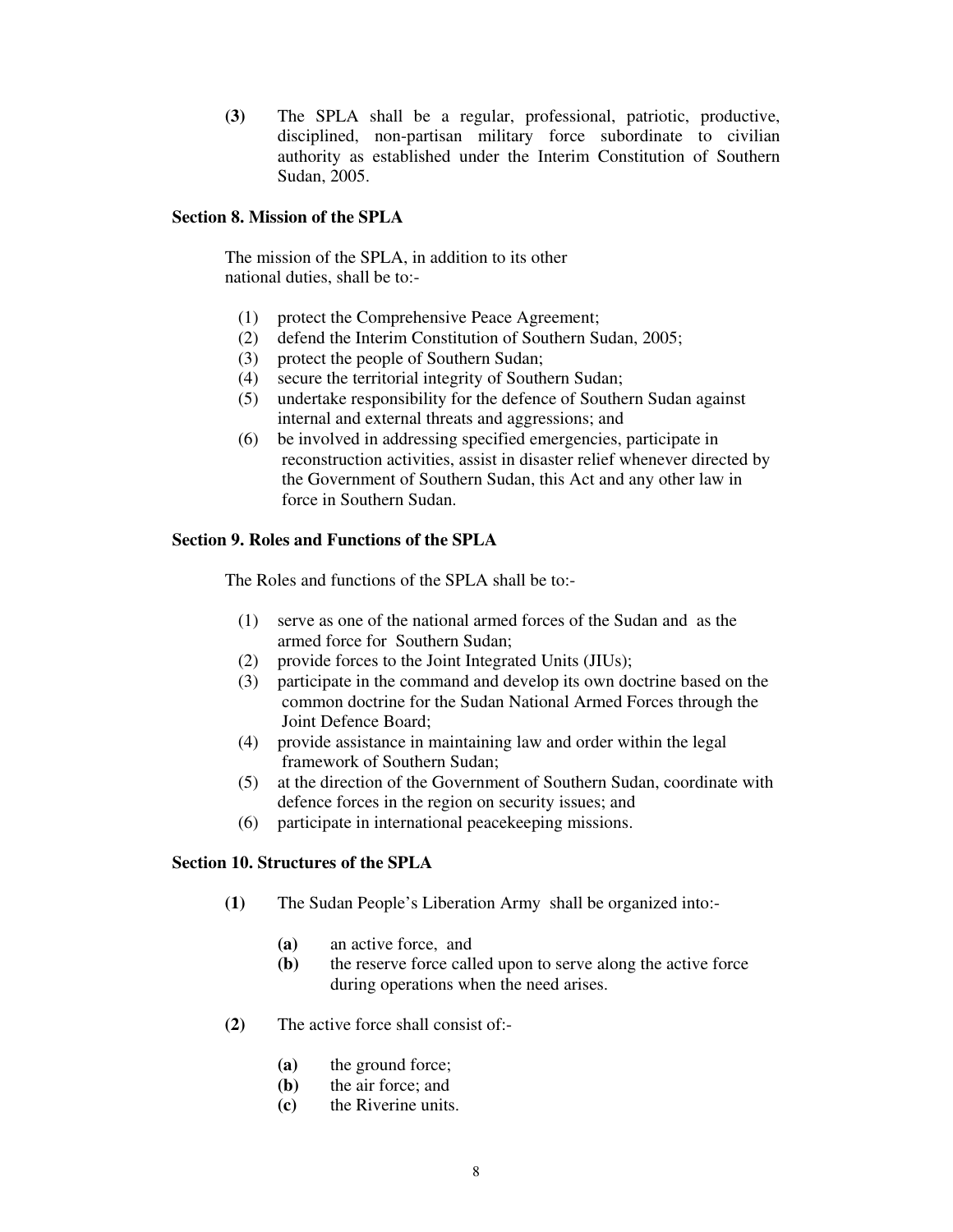- (3) The active force shall be organized into divisions down to brigades, battalions, companies, platoons and squads, organized into combat units, combat support and service support units and shall be under the direct command and control of such officers as may be assigned by the appropriate authority.
- (4) The Command Council which shall recommend the size of the active and reserve forces of the SPLA to the President and Commander in Chief.

## Section 11. Composition of the Active Force

The active force shall consist of:-

- (1) commissioned officers appointed by the President and Commander in Chief ; and
- (2) non-commissioned officers men and women enrolled in accordance with regulations under this Act, for the purpose of rendering continuous service during the period of their assignment.

## Section 12. Composition of the Reserve Force

- (1) The reserve force shall include:-
	- (a) personnel seconded from the active force;
	- (b) retired officers and discharged non-commissioned officers men and women; and
- (2) Membership of the reserve force shall be restricted on the basis of the following criteria:-
	- (a) human resource requirement determined by threat analysis and other security considerations;
	- (b) age;
	- (c) health, especially physical as well as mental fitness; and
	- (d) any other factors as may be determined, from time to time, by the Southern Sudan Security Council and the Command Council.
- (3) Not withstanding the provisions of subsection (2) above, any retired officer or discharged personnel of any auxiliary force may be called upon for service in the reserve force.
- (4) Regulations made under this Act shall clearly define the composition of the reserve force, the command structure, command authority and command relationship between the active and reserve forces.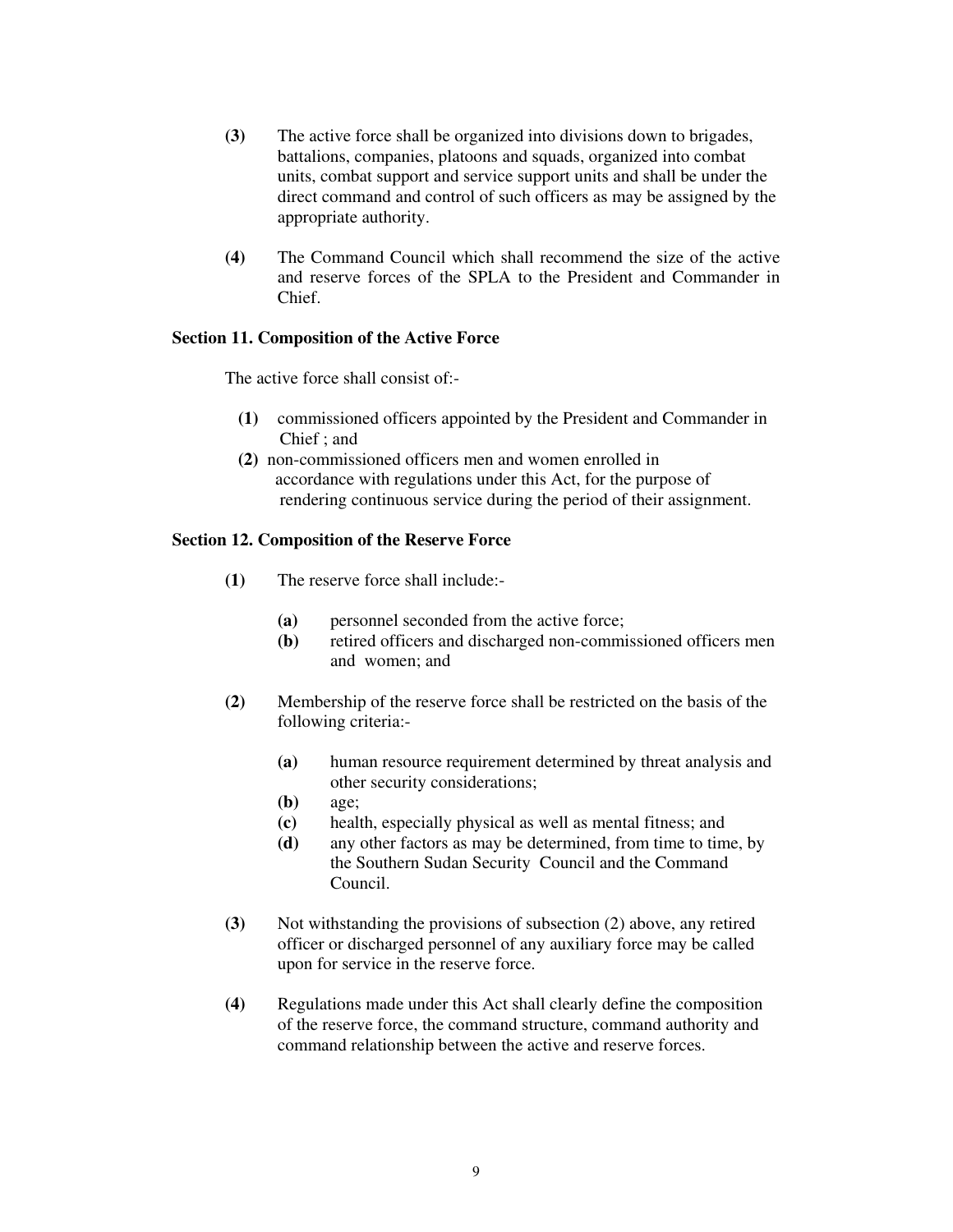## CHAPTER III

#### EXERCISE OF POWERS, FUNCTIONS AND DUTIES

### Section 13. Command and Control

In accordance with the provisions of Article 159 of the Interim Constitution of Southern Sudan, 2005:-

- (1) command and control of the SPLA shall be vested in the President and Commander-in-Chief; and
- (2) the President and Commander-in-Chief shall commission, promote, retire or dismiss officers of the SPLA in accordance with the provisions of this Act.

#### Section 14. Functions and Powers of the Commander- In-Chief

The President in his or her capacity as Commander–in-Chief of the SPLA shall, in consultation with the Command Council, exercise the following powers:-

- (1) determine the political and military objectives of the SPLA ;
- (2) issue political and executive directives to the Minister;
- (3) Appoint the Chief of General Staff in consultation with the Vice President of the Government of Southern Sudan, on the recommendation of the Minister;
- (4) issue military orders to the Chief of General Staff;
- (5) Appoint Deputies to the Chief of General Staff, directors of branches, armed service division commanders in consultation with the Minister and Chief of General Staff;
- (6) commission officers, and in particular, grant promotion to general officers and delegate the promotion of other officers to the Chief of Staff;
- (7) convene a General Court Martial when appropriate;
- (8) commute sentences and pardon officers and other ranks sentenced by courts martial; and
- (9) declare a general mobilization and take appropriate measures in consultation with the Southern Sudan Legislative Assembly or request the declaration of the state of emergency in the whole or part of Southern Sudan in accordance with the provisions of Article 199 (2) of the ICSS.

### Section 15. The Command Council

- (1) There shall be established a consultative body to be known as the Command Council.
- (2) The Command Council shall consist of the Commander-in-Chief, the Minister of SPLA Affairs, the Deputy Commander in Chief, the Chief of General Staff, the Under Secretary of the Ministry of SPLA Affairs, Deputies of the Chief of General Staff, directors of branches, armed services and division commanders.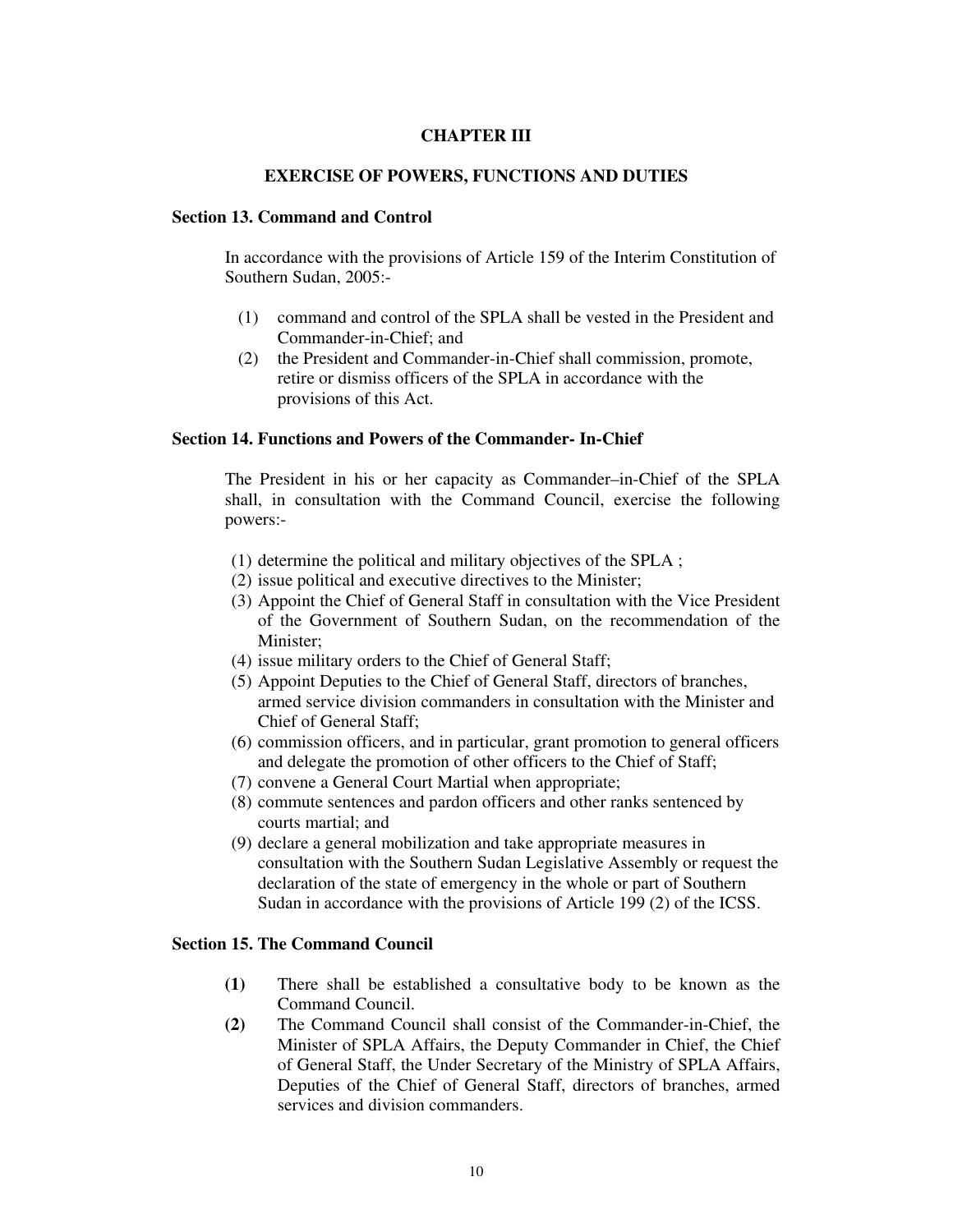- (3) The Command Council shall advise on the following:-
	- (a) the SPLA defence policy;
	- (b) the SPLA military strategy;
	- (c) security situation in Southern Sudan and advice on necessary measures to be taken;
	- (d) review of the design and structure of the SPLA forces;
	- (e) programmes to enhance operational matters; and
	- (f) SPLA requirements.
- (4) The Command Council shall have a secretariat located in the SPLA General Headquarters.

#### Section 16. Functions, Powers and Duties of the Minister of SPLA Affairs

- (1) The Minister shall be a non-uniformed person assisted by a civilian Under Secretary.
- (2) The Minister shall:-
	- (a) organise the Ministry in accordance with the directives of Government of Southern Sudan and the Commander -in-Chief;
	- (b) periodically produce strategic management guidelines which establish key planning priorities for resource allocation against an agreed time-frame;
	- (c) be responsible for the preparation and management of the SPLA budget, to meet the requirements of the SPLA in accordance with the Government financial rules and procurement regulations;
	- (d) be responsible for the development and management of military industries;
	- (e) promote democratic civil-military relations;
	- (f) ensures transparency and accountability in the overall activities of the SPLA;
	- (g) be responsible for representation of the SPLA internally and externally under the directives of the Government of Southern Sudan; and
	- (h) coordinate the disarmament, demobilization and reintegration programmes and efforts within the SPLA and with other government institutions and work for their speedy implementation.

#### Section 17. Functions and Powers of the Deputy Commander -in-Chief

The Deputy Commander-in-Chief shall exercise such powers and responsibilities as shall be assigned or delegated to him or her by the Commander-in-Chief.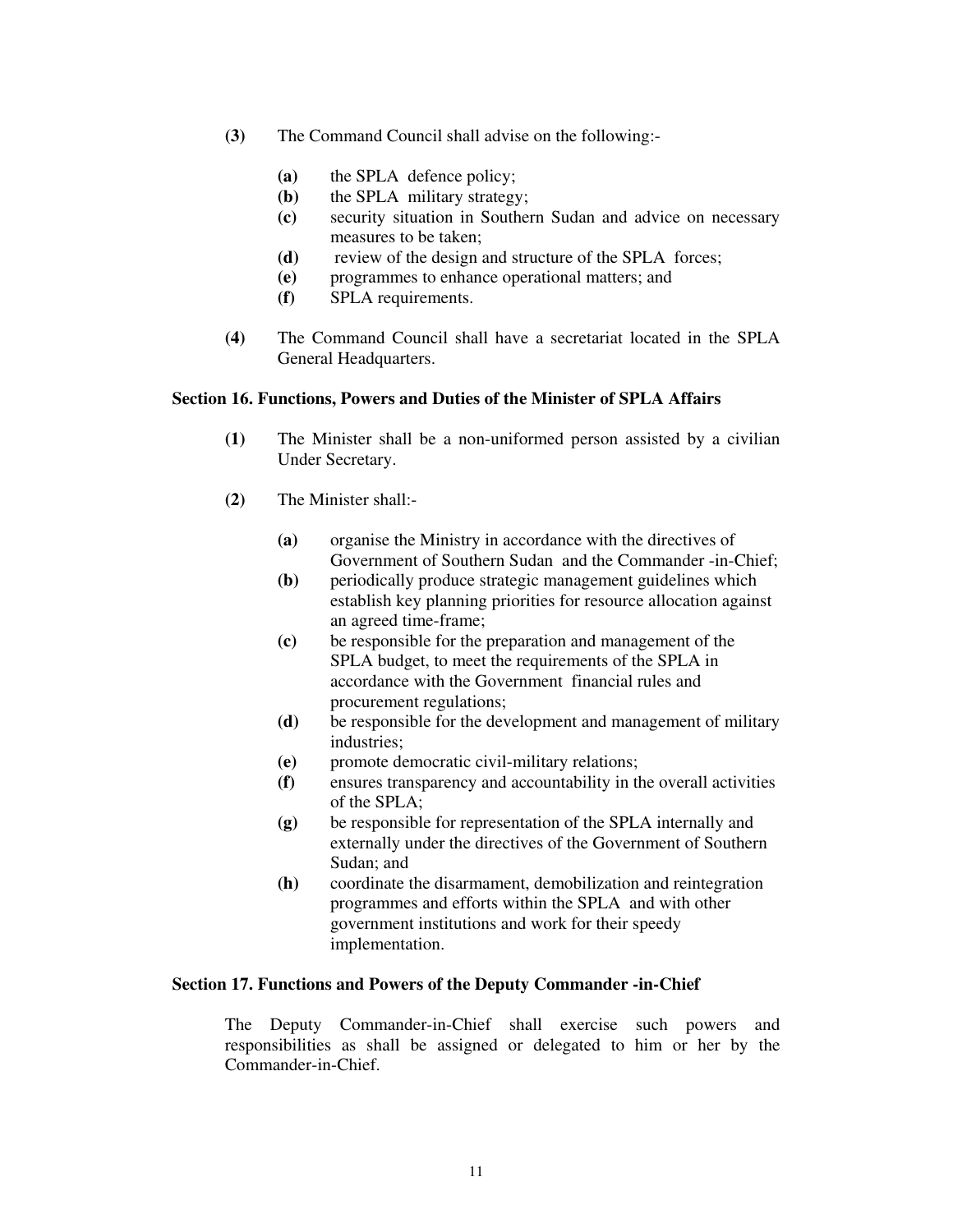#### Section 18. Functions, Powers and Duties of the Chief of General Staff

The Chief of General Staff shall be responsible for:-

- (1) the preparation of the SPLA military strategy and programmes on the directives of the Command Council to organize and modernize the SPLA to ensure its ability to carry out its mission;
- (2) the organisation of the SPLA forces into combat units, combat support and service support units and staff;
- (3) the determination of personnel, military equipment and material requirements; in consultation with his or her Staff Command.
- (4) the recruitment, training and education of military personnel and management of their assignments and careers;
- (5) the development of operational plans, deployment of forces and command of the SPLA on behalf of the Commander-in-Chief;
- (6) ensuring the sustenance of operational units through the distribution, management and maintenance of military equipment, hardware, material and facilities;
- (7) enhancing the morale and welfare of the SPLA personnel;
- (8) ensuring the combat readiness of the SPLA forces;
- (9) making recommendation to the Commander-in-Chief, of officers for commissioning and promotion in accordance with established regulations and procedures governing promotion;
- (10) convening a General Court Martial when appropriate;
- (11) the development of the necessary military rules, regulations and standing operating procedures for the purpose of effective and efficient management of the forces;
- (12) the recommendation for appointment of the staff branch Directors to the Commander -in-Chief, in consultation with the Minister;
- (13) the assignment of senior officers to various SPLA brigades, battalions and specialized units as shall be directed by the Commander-in-Chief;
- (14) the development and supervision of research and development capabilities;
- (15) determination of the number and the quality of civilian employees required to serve in the SPLA and submission of the same to the Minister for approval and appointment; and
- (16) any other function as shall be delegated to him or her by the President and Commander-in-Chief, the Minister, this Act and regulations.

### Section 19. Functions, Powers and Duties of the Deputies of the Chief of General **Staff**

- (1) The Deputies of the Chief of General Staff shall:-
	- (a) assist the Chief of General Staff in preparing and executing strategic plans, coordinating and supervising the activities in their respective areas of responsibilities; and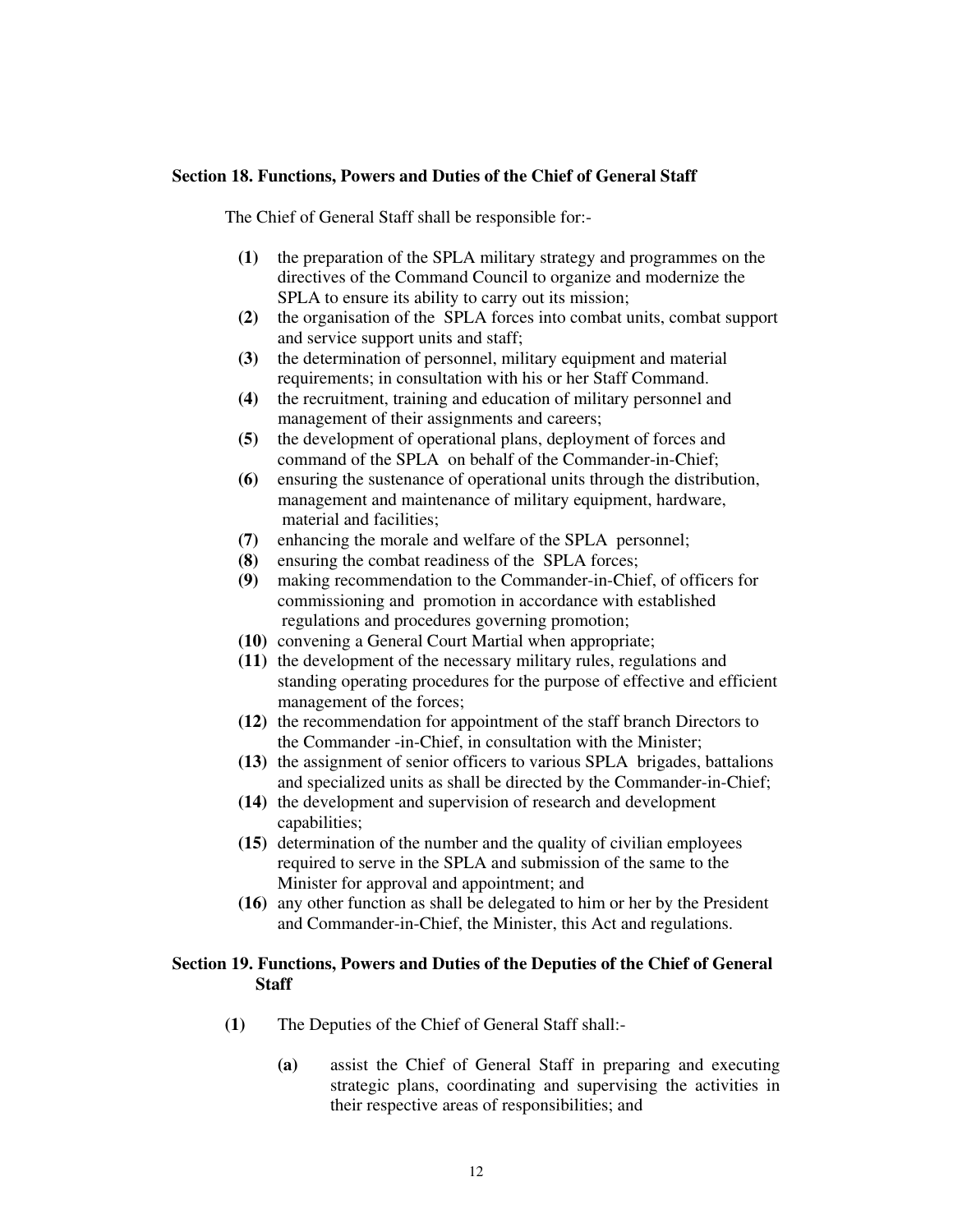- (b) prepare briefings and submit regular reports on their activities to the Chief of General Staff.
- (2) The Deputies of the Chief of General Staff shall have clearly defined functions, powers, duties and responsibilities.

## CHAPTER IV

### MILITARY SERVICE

#### Section 20. Enrolment Policy.

Enrolment into the SPLA military service shall be voluntary, except where the Southern Sudan Legislative Assembly, on the recommendation of the President, decides or deems it otherwise.

#### Section 21. Recruitment Authority and Procedure

- (1) Authority to recruit officer candidates and enlisted personnel into the SPLA shall be vested in the SPLA Command Council.
- (2) Every person who is interested or willing to be recruited in the SPLA shall fulfil the conditions set out in section 22 below.
- (3) Recruitment shall be carried out by the office of the Deputy Chief of General Staff for Administration.
- (4) Recruitment shall be representative widely publicized and carried out in accordance with the rules and procedures as prescribed by law and regulations.

#### Section 22. Eligibility for Enrolment

A person shall be eligible for enrolment into the SPLA forces if he or she satisfies the following conditions:-

- 1) is a Sudanese national;
- 2) has attained eighteen years of age.
- 3) has not exceeded thirty years;
- 4) is medically fit;
- 5) has no criminal record;
- 6) has attained basic education in the case of enlisted personnel and not less than secondary education in the case of officer cadets; and
- 7) in case of general mobilization, the provisions of sub-sections (3) and (6) above, shall not apply.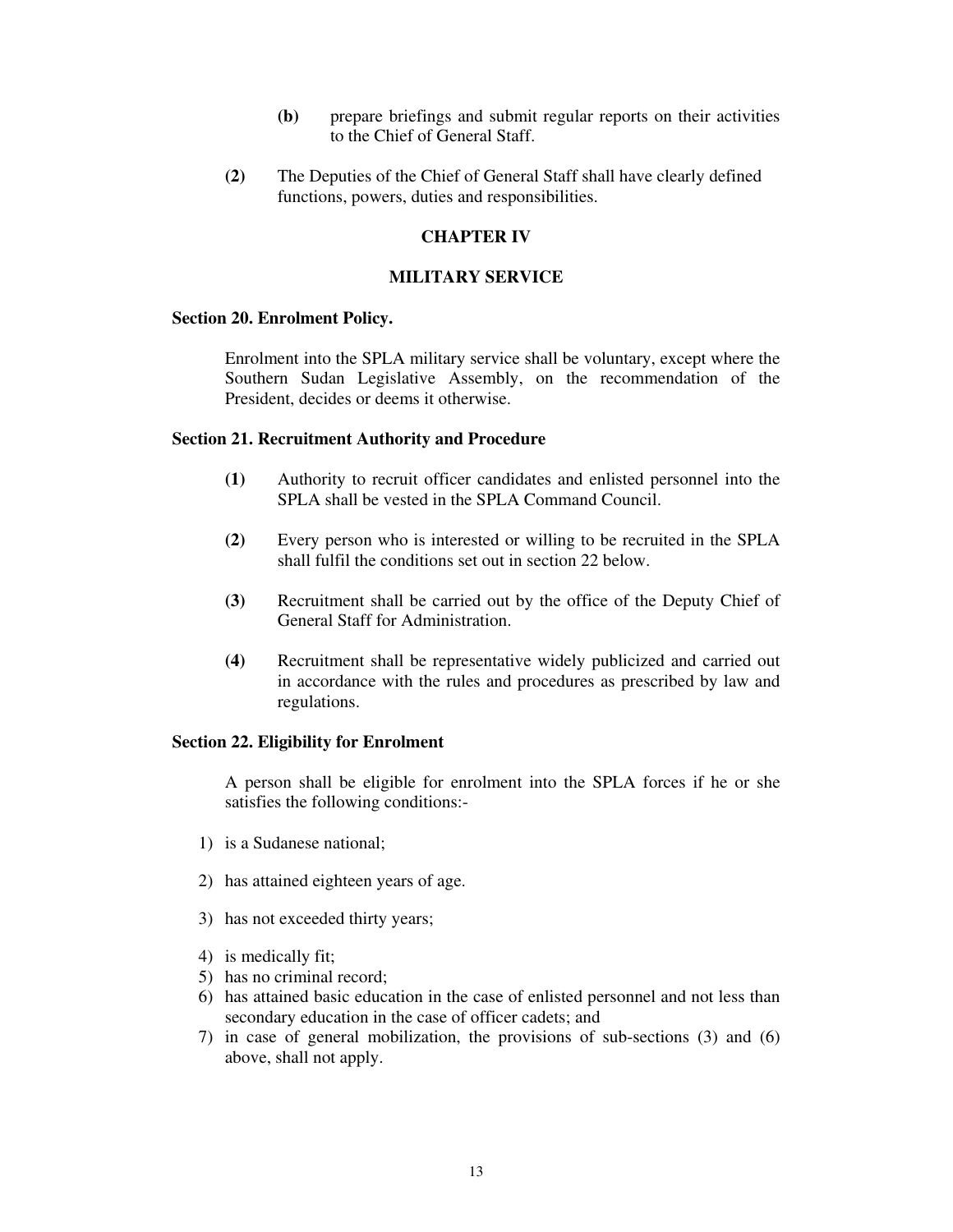# Section 23. Recruitment of Officer Cadets

Officer cadets shall be recruited from:-

- (a) secondary school leavers upward and other equivalent qualifications;and
- (b) among the SPLA non-commissioned officers and enlisted personnel who meet the requirements in section 22 above.

# Section 24. Commissioning

- (1) Officer cadets shall be commissioned as officers in the SPLA upon completion of the requisite military training.
- (2) The President and Commander-in-Chief may grant to such person as he or she deems fit, a commission as an officer in the SPLA in accordance with the rules and regulation governing commissioning.
- (3) An officer cadet on commissioning shall take oath of allegiance in a prescribed form before the Commander-in-Chief or an officer duly authorized by him or her.

## Section 25. Military Training

- (1) All recruits into the SPLA shall receive basic military training before assignment into service.
- (2) Enlisted personnel shall take an oath of allegiance upon completion of their basic military training.
- (3) SPLA personnel shall receive specialized military training in various areas relevant to the service.
- (4) The SPLA shall organize higher level military training programmes inside and outside Southern Sudan in order to enhance the military capability of the SPLA.

### Section 26. Period of Service.

- (1) There shall be a minimum period of obligatory service in the SPLA forces categorized as follows:-
	- (a) officers after commissioning shall serve for ten years;
	- (b) enlisted personnel after basic military training for six years; and
	- (c) where the SPLA personnel is willing to serve additional period and the SPLA General Headquarters so agrees, the period of service may be extended; without, exceeding the prescribed retirement age.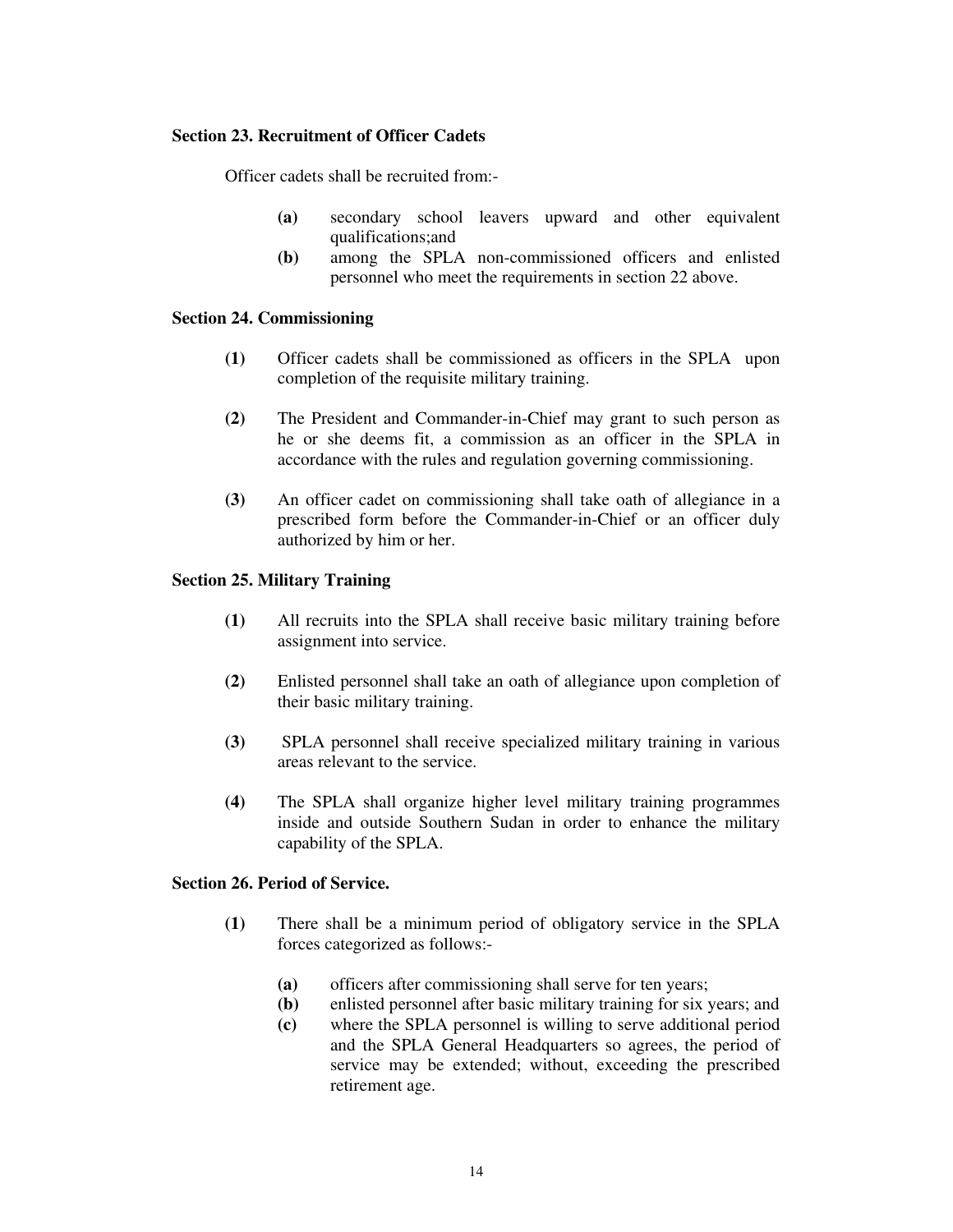- (2) The period of service beyond the minimum obligatory service may be extended under the following circumstances:-
	- (a) during national mobilization;
	- (b) during period of national emergency, in which case the SPLA personnel concerned may be retained, and his or her service may be prolonged for such further period not exceeding twelve months, or as may be decided by the SPLA Command Council; and
	- (c) where the SPLA General Headquarters and the relevant SPLA personnel mutually agree to extend the obligatory period of service by reason of the said personnel acquiring an advanced specialized training.
- (3) Any SPLA personnel who fails to render a service by virtue of an employment contract, commits and offence and shall on conviction be liable to imprisonment for a period not exceeding two years.
- (4) SPLA personnel shall be retired when that person reaches the following age limit:-
	- (a) Private to Sergeant forty seven years;
	- (b) Sergeant Major to Regimental Sergeant Major, at fifty years;
	- (c) Second Lieutenant to Captain, at fifty two years
	- (d) Major to Colonel, at fifty years; and
	- (e) General Officers, at sixty years.
- (5) The SPLA General Headquarters may, under special circumstances, extend the age of retirement specified above, for a period not exceeding two years.

#### Section 27. Assignment, Transfer and Secondment

- (1) Assignment, transfer and secondment in the SPLA shall be guided by the following considerations:-
	- (a) requirement of the service and the objectives of the SPLA,
	- (b) military occupational specialty and career path;
	- (c) level of experience; and
	- (d) assignment appropriate to the rank.
- (2) Any SPLA personnel is obliged and under duty to accept assignment, transfer and secondment to render any service, inside and outside Southern Sudan, as the case may be, in accordance with the provisions of this Act and any regulations in force.

## Section 28. Entitlements

(1) The SPLA personnel shall be paid a salary based on the Government of Southern Sudan approved salary structure appropriate for each rank.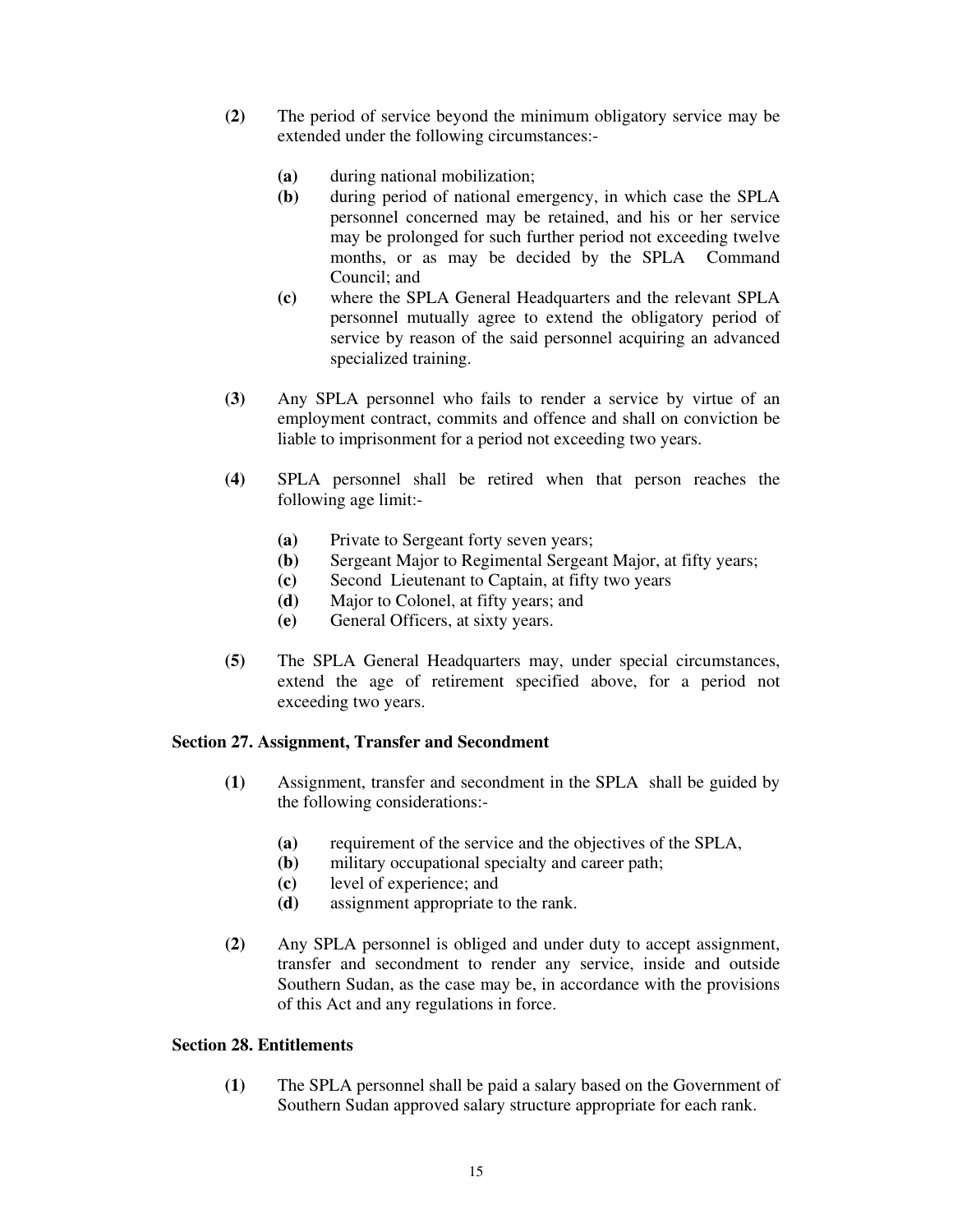- (2) The SPLA personnel shall be entitled to retirement benefits in accordance with the Sudan People's Liberation Army pensions law.
- (3) The Government of Southern Sudan shall provide the SPLA personnel with:-
	- (a) rations;
	- (b) military uniform and other quarter master items;
	- (c) health care services;
	- (d) camp accommodation; and
	- (e) annual leave, maternity leave of 90 days and any other leaves prescribed by regulations.

#### Section 29. Promotion and Military Ranks

- (1) The following military ranks shall be instituted in the SPLA:-
	- (a) Marshal;
	- (b) General (Gen.);
	- (c) Lieutenant General (Lt. Gen.);
	- (d) Major General (Maj. Gen.);
	- (e) Brigadier (Brig..);
	- (f) Colonel (Col.);
	- (g) Lieutenant Colonel (Lt. Col.);
	- (h) Major (Maj.);
	- (i) Captain (Capt.);
	- (j) First Lieutenant  $(1<sup>st</sup> Lt.);$
	- (k) Second Lieutenant  $(2<sup>nd</sup> Lt.);$
	- (l) Regimental Sergeant Major (R/SM);
	- (m) Sergeant Major (SM);
	- (n) Sergeant (Sgt.);
	- (o) Corporal (Cpl.);
	- (p) Lance Corporal (L/Cpl.); and
	- (q) Private (Pvt.)
- (2) Promotion from a lower to a higher rank shall be based on:-
	- (a) availability of vacant positions;
	- (b) fulfilment of the required waiting time in rank;
	- (c) satisfactory performance report;
	- (d) fulfilment of the required training; and
	- (e) fulfilment of any other condition as shall be prescribed by the SPLA General Headquarters.
- (3) There shall be established at the levels of the SPLA General Headquarters, division, brigade, battalion and equivalent staff and specialized unit levels, Promotion Boards whose task shall be to evaluate and recommend appropriate candidates for promotion.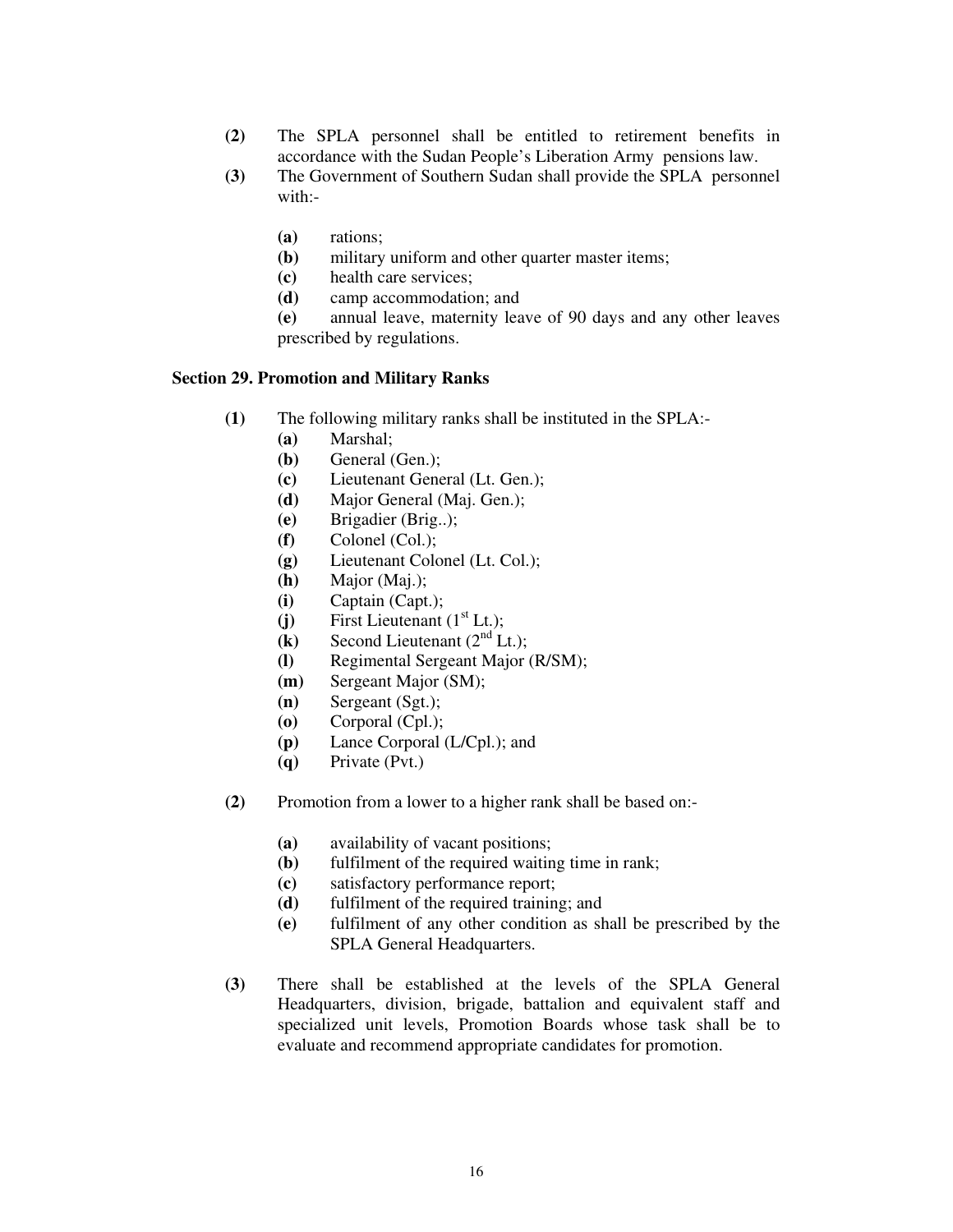- (4) The Promotion Boards shall be chaired by the Deputy Chief of General Staff for Administration at the SPLA General Headquarters level, and by deputy commanders at the divisional, brigade and battalion levels.
	- (5) Meritorious promotion shall be given in recognition of outstanding performance in the battle field.
- (6) The authority to promote officers shall be carried out according to section 14 (f) of this Act, and the authority to promote other ranks shall be prescribed by the General Headquarters.
- (7) There shall be developed regulations to govern the system and procedure of promotions in the SPLA.

### Section 30. Termination of Service.

- (1) The service of an SPLA personnel shall cease and terminate upon:-
	- (a) reaching the required retirement age;
	- (b) the expiration of the contract of service;
	- (c) acceptance of resignation;
	- (d) conviction by court martial for offences that necessitate termination of service;
	- (e) mental and physical unfitness;
	- (f) right-sizing and restructuring of the SPLA ;
	- (g) incompetence in the performance of regular duties;
	- (h) absence without leave for a period exceeding thirty days; and
	- (i) death.
- (2) The SPLA personnel whose service ceased or is terminated shall be given a discharge certificate upon handing over all properties, materials and documents issued to him or her during his or her service.

## CHAPTER V

## EMPLOYMENT OF CIVILIANS

#### Section 31. Employment of Civilians

A civilian may be employed in the SPLA where:-

- (1) the SPLA does not have an appropriately qualified and, or adequately experienced military personnel to fill a vacancy in the establishment;
- (2) the SPLA deems it necessary to employ a civilian to improve its efficiency; and
- (3) the SPLA recruitment may be gender sensitive.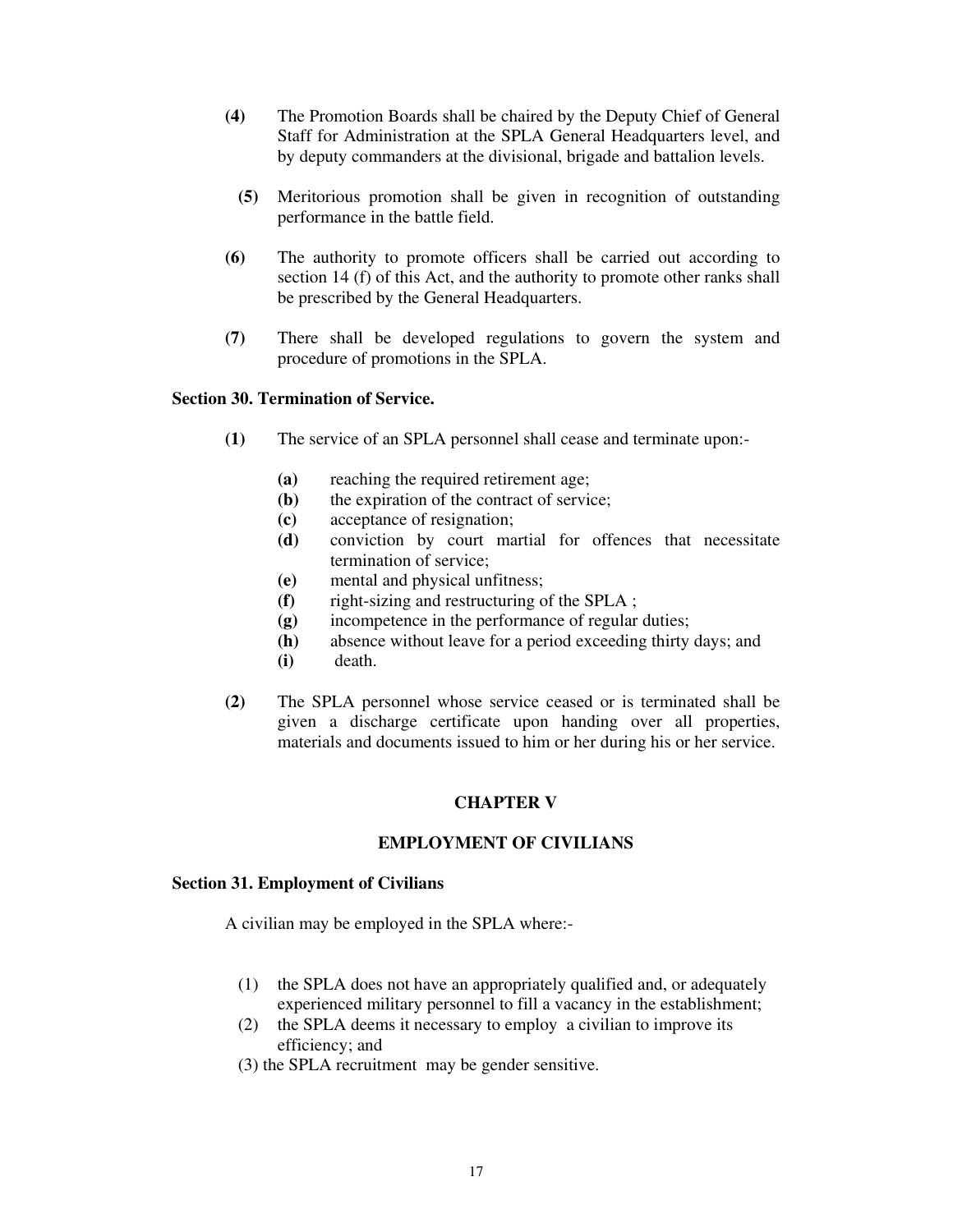# Section 32. Number and Qualifications of Civilian Employees

- (1) The number and qualifications of civilian employees required to be employed in the SPLA, shall be determined by the Minister on the recommendation of the Chief of General Staff.
- (2) Appointment of civilian employees shall be subject to the following considerations:-
	- (a) availability of a vacancy in the establishment of the SPLA and the need to fill that vacancy;
	- (b) availability of funds for the remuneration and entitlements of the civilian to be employed; and
	- (c) such other considerations as the SPLA Command Council may determine.

## Section 33. Manner of Employment

- (1) Civilian employees who work in the SPLA shall be employed and governed in accordance with Public Service law, Rules and Regulations.
- (2) Without prejudice to the provisions of sub-section (1) above, the SPLA may, by contract, employ services of internal or external experts and any other personnel when necessary and the relationship between the parties shall be governed by the terms and conditions of the contract.

### CHAPTER VI MILITARY JUSTICE SYSTEM

## Section 34. Nature of Military Justice

- (1) There shall be established in the SPLA a system of Military Justice that shall cater for both criminal and disciplinary offences.
- (2) Criminal offences shall be dealt with by Military Courts in accordance with the provisions of this Act and the provisions of the Penal Code Act, 2008.
- (3) Disciplinary offences shall be handled by the command structure in accordance with the SPLA rules and regulations.
- (4) The proceedings of the court martial shall be guided by The SPLA rules of procedure and the Criminal Procedure Act, 2008.

#### Section 35. Structure and Composition of Military Courts

(1) There shall be two levels of military courts, a District Court Martial and a General Court Martial.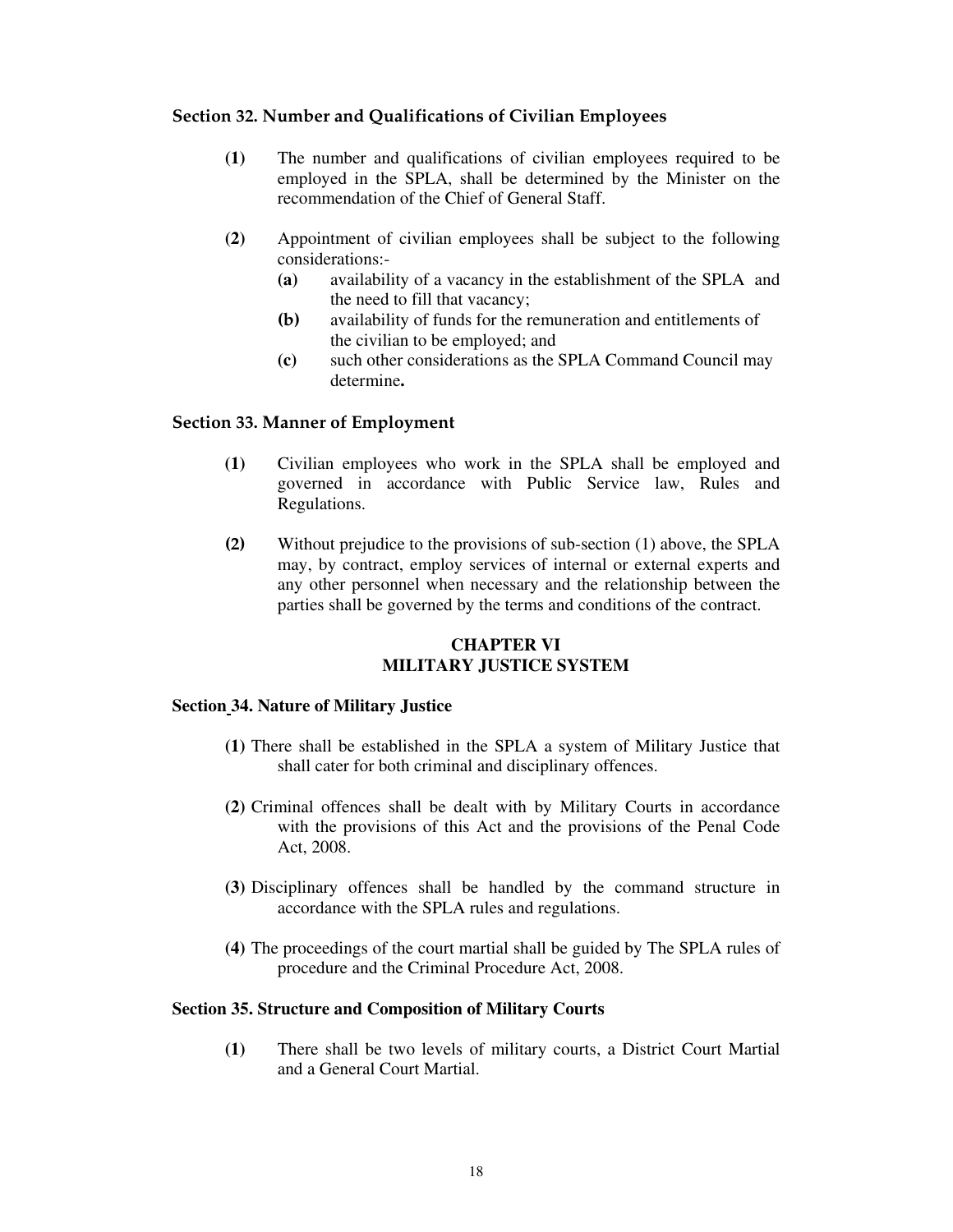- (2) A District Court Martial shall be composed of not less than three and not more than five officers and shall be presided over by the most senior officer.
- (3) A General Court Martial shall be composed of not less than five and not more than seven officers and shall be presided over by the most senior officer, who shall be referred to as the Court President..
- (4) In all cases, the presiding officer shall be senior in rank to the accused and all members of the panel shall be at least equivalent in rank to that of the accused.

## Section 36. Power to Convene Military Courts

- (1) A District Court Martial shall be convened by the Deputies of the Chief of General Staff, Directors, Service and Division or Specialized Unit commanders.
- (2) A General Court Martial shall be convened by the Commander-in-Chief when the trial is in respect of a Brigadier and up wards, and by the Chief of General Staff when the trial is in respect of other Officers and other ranks.

# Section 37. Jurisdiction of Military Courts

- (1) A General Court Martial shall have the power to try any SPLA personnel subject to the provisions of this Act for any offence made punishable therein, and to pass any sentence authorized by this Act.
- (2) A District Court Martial shall have power to try any SPLA personnel for any offence made punishable by this Act except murder, mutiny, desertion, cowardice during combat and any other offence punishable with death.
- (3) Any person who is subject to the provisions of this Act, who commits any offence against it may be tried and punished for such offence in the place prescribed by the convening order of the court.
- (4) Whenever a military personnel commits an offence against a civilian or civilian property, the civil court shall assume jurisdiction over such an offence.

## Section 38. Procedures in Respect of Concurrent and Other Jurisdictions

(1) Subject to the provisions of this Act, where a criminal court other than by virtue of this Act and a Court-Martial by virtue of this Act both have jurisdiction in respect of an offence, the procedures to be followed in deciding before which court the offence shall be tried, shall be prescribed by the rules and regulations made under this Act.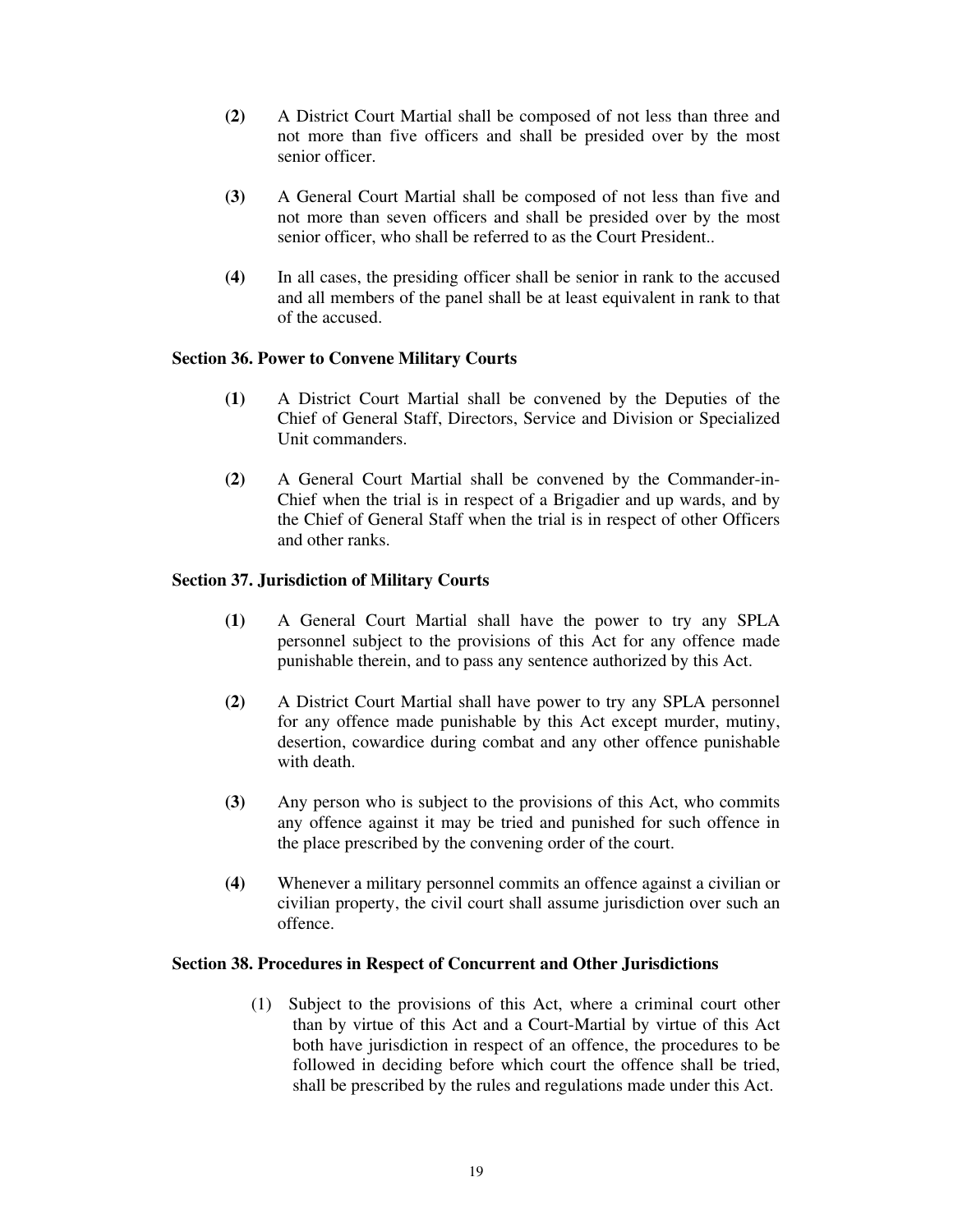- (2) Without prejudice to the provisions of subsection (1) above, any SPLA personnel shall be liable in respect of non Military, Civil or Criminal proceedings for any offence or civil claim against him or her in accordance with the provisions of Code of Criminal Procedure Act, 2008 or Civil Procedure Act,2008.
- (3) Any SPLA personnel charged with an arrestable offence shall be kept in the custody of his or her unit, provided that he or she is brought for investigation pre-trial proceedings as shall be requested by the Public Prosecution Attorney or the Police, as the case may be.
- (4) Any SPLA personnel convicted of an offence and sentenced to imprisonment for any term by a Court Martial or Civil Court, shall be deemed to have been dismissed from the service and shall immediately be sent to the prisons, authorities for service of his or her term of imprisonment.

## CHAPTER VII

### PROCEEDINGS OF MILITARY COURTS

#### Section 39. Principles of Civil Court to be Observed Generally

Except as otherwise expressly provided in this Act and any rules and regulations made here under, the rules of evidence and the procedures to be observed in proceedings before a court martial shall, as far as practicable, be the same as those observed in proceedings before a civil court.

#### Section 40. Oath by the Presiding Officer and Members

An oath or affirmation, shall be in the prescribed form, and shall be administered to the presiding officer and members of the court martial, by the Judge Advocate General or any other person whom he or she may authorise.

### Section 41. Objection to Membership of the Court

- (1) At all trials by General or District Court Martial, as soon as the Court is assembled, the names of the presiding officer and members shall be read over to the accused, who shall thereupon be asked whether he or she objects to being tried by any officer sitting as part of the court.
- (2) Where the accused objects to the presiding officer or any member his or her objection and also the reply thereto of the member objected to, shall be heard and recorded and the un-objected to members of the court shall decide on the validity of the grounds for objection.
- (3) Objection shall be allowed by not less than half of the votes of the members entitled to vote and in case of a tie the most senior member voting shall have a casting vote.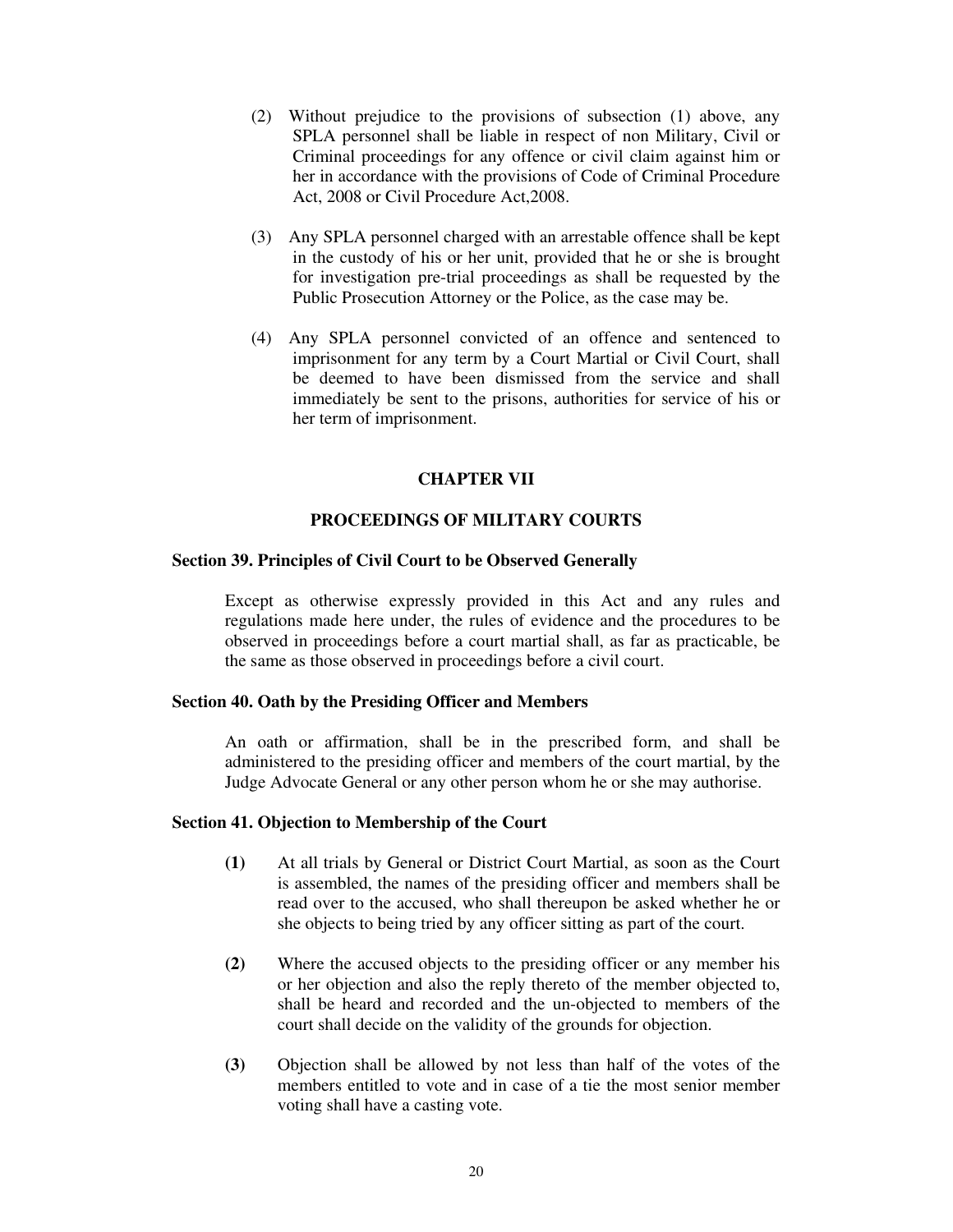- (4) If the members of the Court vote in favour of the objection, the member objected to shall retire and be replaced by another member by the convening authority.
- (5) When no objection is made or when an objection has been made but is rejected or when an objection is made and allowed and the objected member is replaced with a new member the court shall proceed with the trial.

# Section 42. Public Trials

- (1) Subject to the provisions of sub-sections (2) and (3) below, military courts shall be public and to the extent that the place can accommodate the public.
- (2) Whenever a military court considers that it is expedient in the interest of public safety, security, defence or public morals that the public shall be excluded during the whole or any part of the trial, the court may make an order to that effect, and any such order shall be recorded in the proceedings of the military court.
- (3) A witness shall not be admitted to a trial until he or she is called upon to give evidence or by specific leave of the military court and the court may at any time, require the witness to withdraw after having given his or her statement.
- (4) Any accused person under this Act shall be entitled to defence by a lawyer or a friend.

## Section 43. View by Military Court

A military court may, where it considers it necessary, view any place, thing or person.

## Section 44. Summoning Witnesses and Production of Documents

- (1) The presiding officer of the court shall by summons, require the attendance, at a time and place to be mentioned in the summons, of any person either to give evidence or to produce any document or any other thing.
- (2) In the case of a witness subject to military authority, the summons shall be sent to the officer commanding the service, division, unit, directorate or department or detachment to which the witness belongs, and such officer shall serve it upon him/her and release him or her accordingly.
- (3) In the case of any other witness, the summons shall be sent to a Magistrate within the local limits of whose jurisdiction he or she is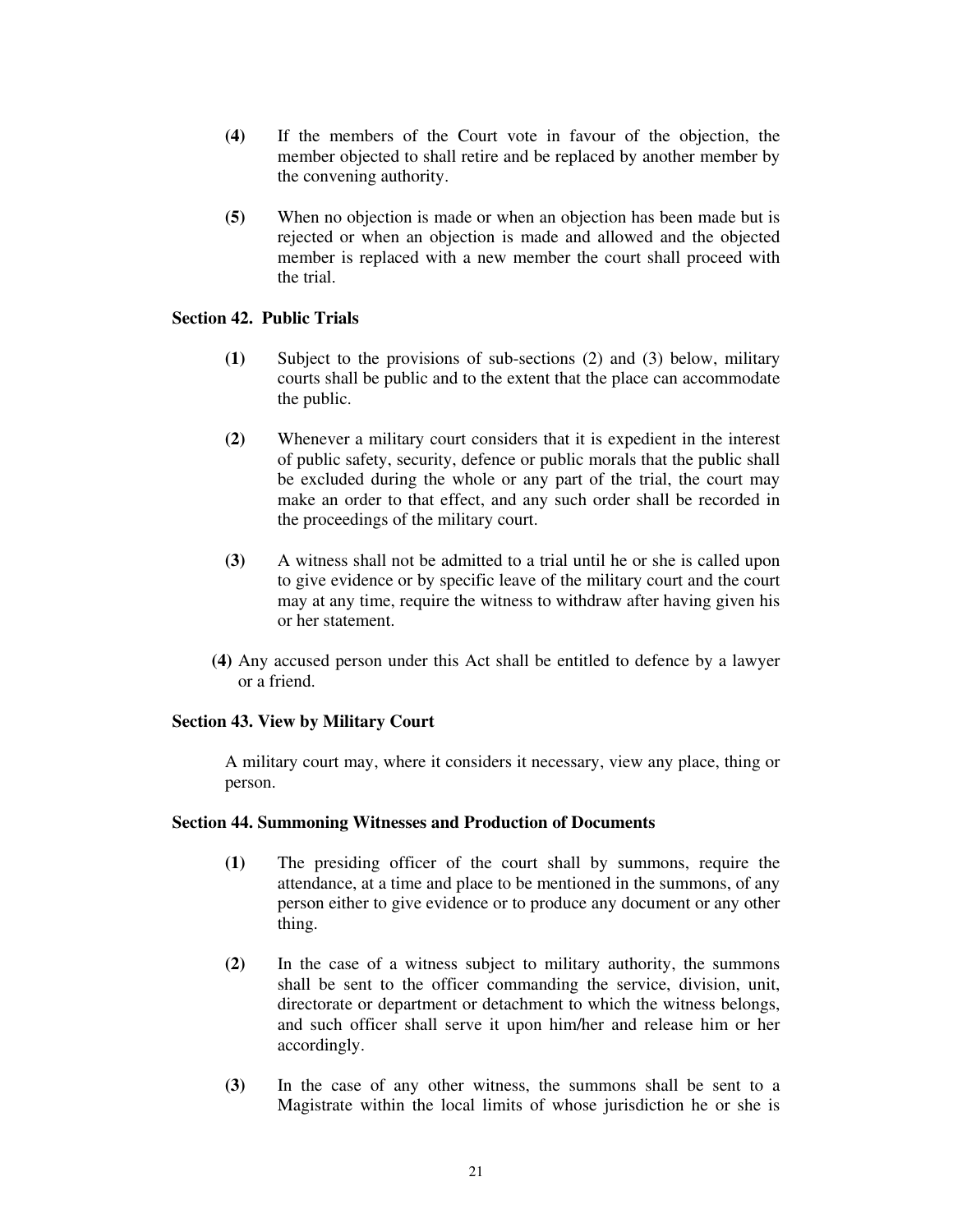present or resides, and such Magistrate shall give effect to the summons as if the witness were required in the court of such Magistrate.

- (4) When a witness is required to produce any particular document or any other thing in his or her possession or power, the summons shall describe it with convenient certainty.
- (5) Nothing in this section shall be deemed to affect the rules of evidence applied by the courts under the Criminal Procedure Act, 2008 in relation to "evidence as to affairs of Southern Sudan and "official communication", or to apply to any letter, post card, telegram, or other document in the custody of the postal or telecommunication authorities.
- (6) Where any document in the custody of the postal or telecommunication authorities, is, in the opinion of the magistrate, wanted for the purpose of any Court-Martial, such Magistrate may require the postal or telecommunication authorities, as the case may be, to deliver such document or, in his or her discretion, a certified copy thereof to such person as he or she may direct.
- (7) Where any document in the custody of the postal or telecommunication authorities, is, in the opinion of any magistrate wanted for the purpose of any court-martial such Magistrate may require the postal or telecommunication authorities, as the case may be, to cause search to be made for and to detain such document pending the orders of a magistrate empowered to make an order in respect of such document.

## Section 45. Commission and Power to Investigate

- (1) Wherever, in the course of any trial by a court-martial, it appears to the court that the examination of a witness is necessary for the ends of justice, and that the attendance of such witness cannot be procured without an amount of delay, expenses or inconvenience which, in the circumstances of the case, would be unreasonable, such court may address the Judge-Advocate-General to order that a commission to take the evidence of such witness may be issued and shall forward therewith a statement of the circumstances which appear to render the examination or commission necessary together with a list of any questions which it may desire to be put to the witness.
- (2) The Prosecutor and the accused person in any case in which a commission is issued may respectively submit any interrogatories in writing and so far as the court shall deem the same to be relevant, such interrogatories shall be added to the list of questions mentioned in subsection (1) above.
- (3) The Judge-Advocate-General so addressed may, if he or she deems it necessary, issue a commission to any magistrate within the local limits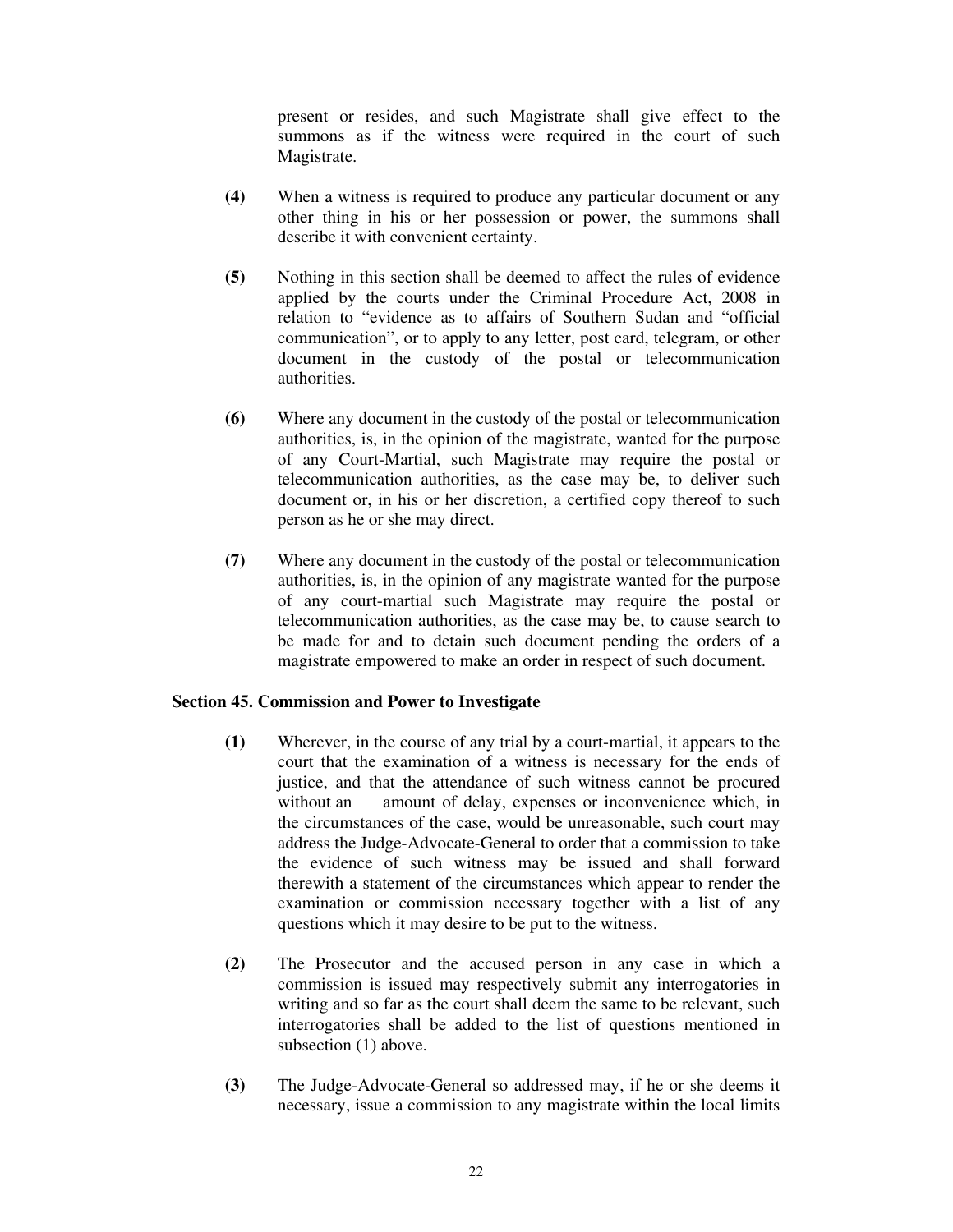of whose jurisdiction such witness resides, to take the evidence of such a witness.

- (4) The Judge-Advocate-General, issuing such commission shall send any list of questions submitted by the court together with any interrogatories added thereto under subsection (2) of this section to the magistrate to whom the commission is directed and the magistrate shall examine the witness upon such questions and interrogatories.
- (5) The prosecutor and the accused person may appear before the examining magistrate by advocate or except in the case of an accused person in custody, in person, and may examine, cross-examine and reexamine, as the case may be, the said witness.
- (6) After the witness has given his or her answers to such questions and interrogatories and the examination, cross-examination and reexamination under subsection (5) above, has been completed, the examining magistrate may put to the witness such supplementary questions incidental to or arising out of such answers as may appear to him or her to be necessary in the interest of justice.
- (7) After any commission issued under this section has been duly executed, it shall be returned, together with the deposition of the witness examined there-under to the Judge-Advocate-General addressed by the court-martial, who shall forward the same to the court at whose instance the commission was issued, or if such court has been dissolved, to any other court convened for the trial of the accused person, and the commission, the return thereto, and the deposition shall be open to the inspection of the prosecutor and the accused person and may, subject to all just exceptions, be read in evidence in the case by either the prosecutor or the accused, and shall form part of the proceedings of the court.
- (8) In every case in which a commission is issued under this section the trial may be adjourned for a specified period reasonably sufficient for the execution of the commission.

### Section 46. General Rules as to Evidence

The provisions of the Criminal Procedure Act, 2008 and Evidence Act, 2006, as to the nature and admission of evidence shall, subject to the provisions of this Act, apply to all proceedings before a court-martial.

#### Section 47. Oath by Witnesses

Every person, other than the accused, giving evidence at a court-martial shall be examined on oath or affirmation, and shall be duly sworn or affirmed in the prescribed form.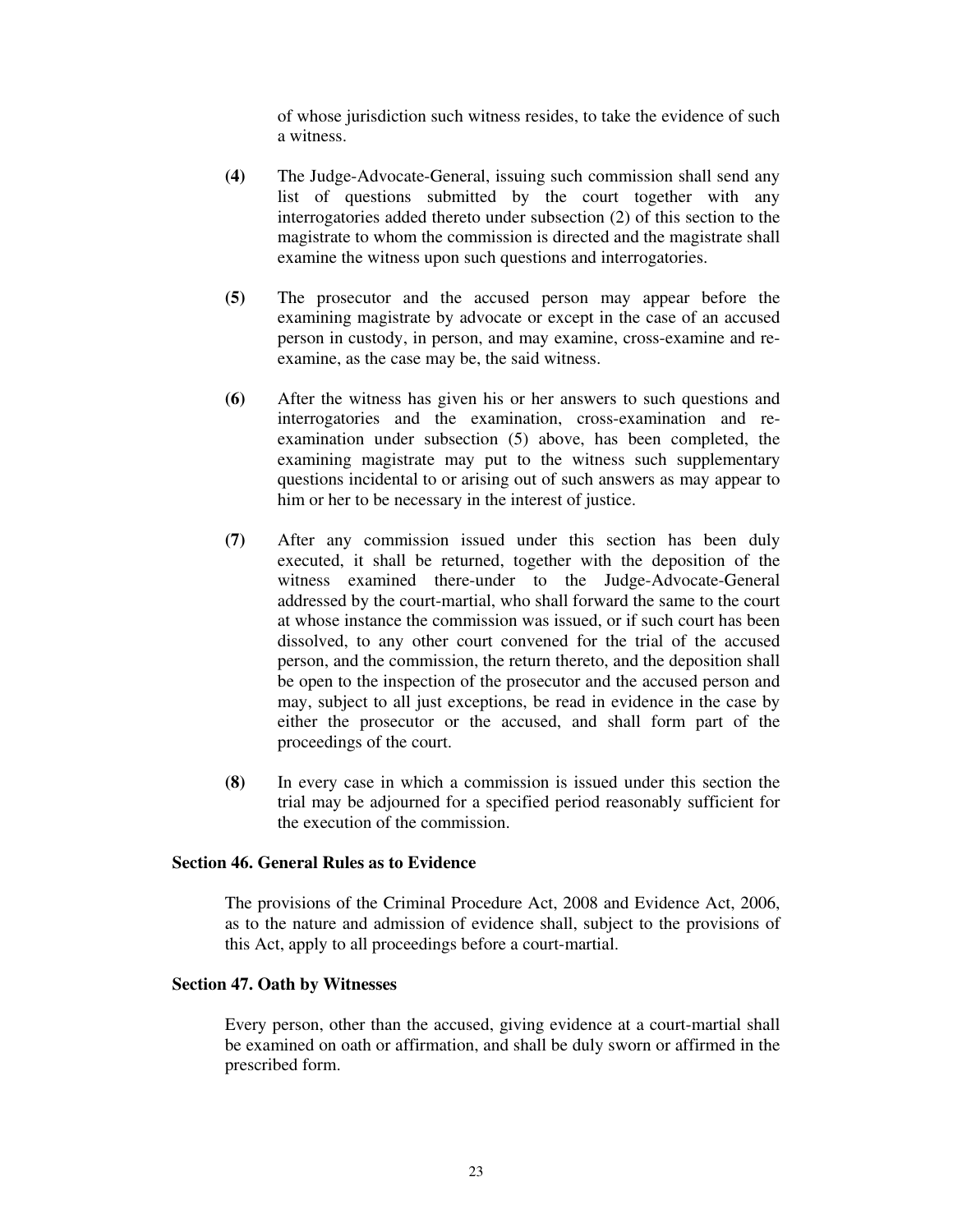### Section 48. Prohibition of Second Trial

When any person, subject to the provisions of this Act has been acquitted or convicted of an offence by a Court-Martial or by a criminal court for an offence under this Act, he or she shall not be retried for the same offence by a court-martial or any other civil or criminal court.

### Section 49. Trial by Court-Martial is no Bar to Subsequent Civil Proceedings

Notwithstanding anything contained in the provisions of the Criminal Procedure Act, 2008, a person convicted or acquitted by a court-martial may afterwards be liable for civil proceedings and claims lodged against him or her before a civil court.

#### Section 50. Decisions of Court-Martial

- (1) Every decision of a District or General Court-Martial shall be passed by simple majority of votes of members of the court; and where there is a tie, as to either finding or sentence, the decision shall be deemed to be in favour of the accused.
- (2) Where in matters, other than a challenge or the finding or sentence there is a tie, the presiding officer shall have a casting vote.
- (3) No sentence of death shall be passed by any court-martial without the concurrence of at least two thirds of the members of the court, sitting and deliberating.

### Section 51. Judge-Advocate

Every General or District Court-Martial shall be attended by a Judge-Advocate or a Legal Counsel appointed by the Judge-Advocate General nominated on his or her request by the Ministry of Legal Affairs and Constitutional Development.

### Section 52. Dissolution of Courts

- (1) A military court martial established under this Act shall be an ad hoc body convened to settle specific case or cases and shall be dissolved upon accomplishment of its task.
- (2) If a court-martial, after the commencement of the trial is reduced below the simple majority of which it is, by this Act, required to consist, it shall be dissolved.
- (3) If, on account of illness of the accused before the finding, it is impossible to continue with the trial, the court-martial shall be dissolved.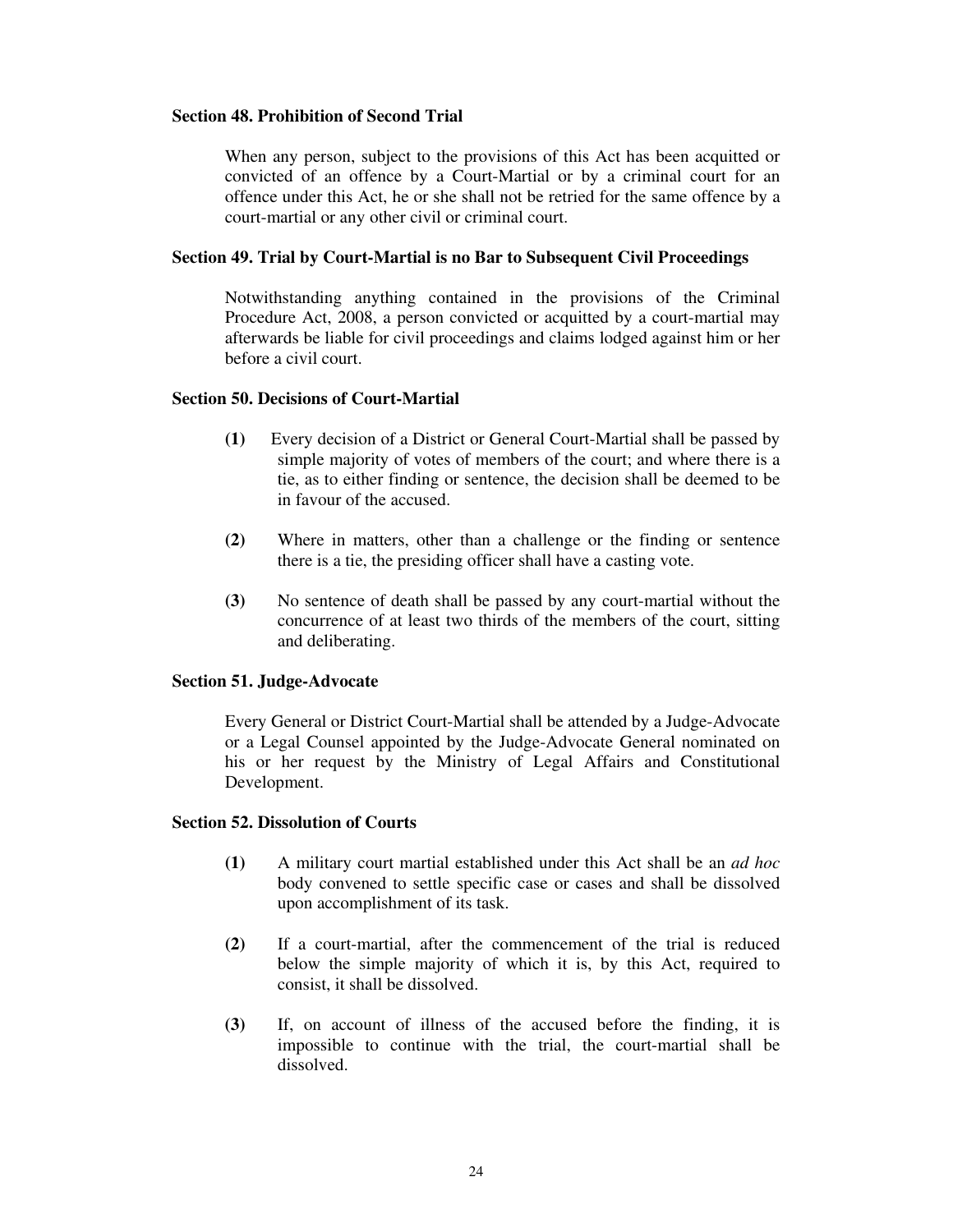(4) Where a court-martial is dissolved in accordance with the provisions of sub-sections (2) and (3) above, the accused may be tried again by another court martial to be convened for the purpose as soon as the grounds for dissolution are resolved.

### CHAPTER VIII

### OFFENCES OF MILITARY NATURE

### Section 53. Cowardice in Action

- (1) Cowardice in action means:-
	- (a) running away or inciting others to run away from the enemy;
	- (b) surrendering to the enemy;
	- (c) delaying or discouraging any action against the enemy;
	- (d) failing to carry out an operation when ordered to do so;
	- (e) abandoning or delivering up a defence establishment, garrison, place, material, post or guard;
	- (f) talking or behaving in a manner, that is likely to instil fear in others.
	- (g) premature unauthorized firing; or
	- (h) casting away or abandoning of any material under enemy attack.
- (2) Any SPLA personnel who commits the offence of cowardice in action, where it results in failure of operation or loss of life, shall on conviction be sentenced to death or, in any other case, to imprisonment for a term not exceeding ten years.

#### Section 54. Breaching Concealment

- (1) Breach of concealment in operations means:-
	- (a) unauthorized making of any noise;
	- (b) unauthorized talking;
	- (c) unauthorized walking;
	- (d) unauthorized smoking, lighting or any other form of exposure;
	- (e) unauthorized contact with other people;
	- (f) premature or unauthorized shooting;
	- (g) premature or unauthorized withdrawal;
	- (h) choosing bad ground for concealment;
	- (i) giving premature orders that can compromise concealment; or
	- (i) any other similar act or omission that results in breach of concealment.
- (2) Any SPLA personnel who commits the offence of breach of concealment in operation, where it results in loss of life, shall on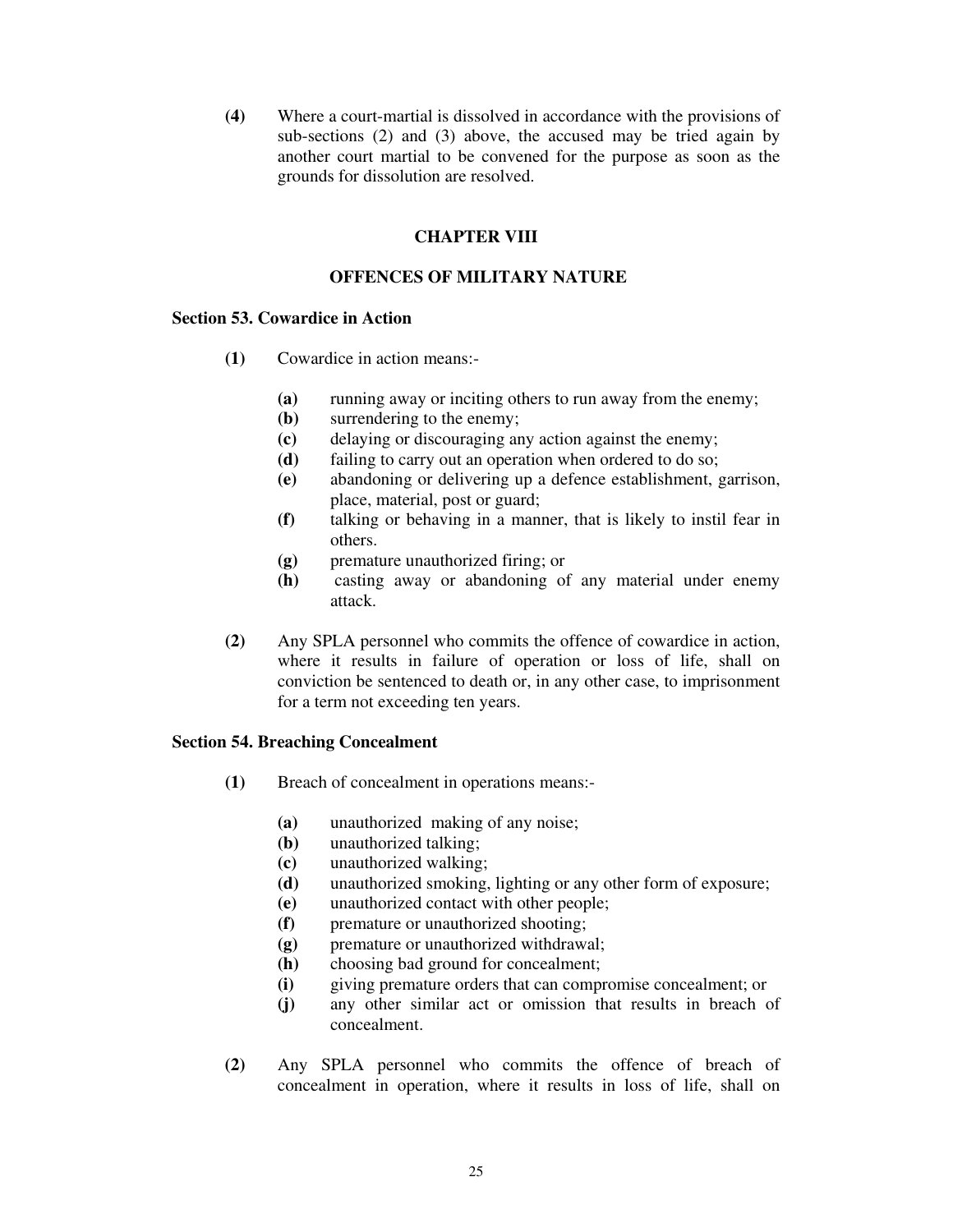conviction be sentenced to death or, in any other case, to imprisonment for a term not exceeding ten years.

## Section 55. Failure to Protect War Material and Equipment

- (1) Failure to protect war material and equipment means:-
	- (a) failing to guard arms or ammunition;
	- (b) malicious damage to arms or ammunition;
	- (c) tampering with or mishandling of arms or ammunition resulting in damage;
	- (d) giving or allowing arms or ammunition to be handled by unauthorized person;
	- (e) losing arms or ammunition or parts of them;
	- (f) unauthorised disposal of arms or ammunition; or
	- (g) failing to do any other similar act necessary for the protection of any war material and equipment.
- (2) Any SPLA personnel who fails to protect war material or equipment, commits an offence and shall on conviction be sentenced to imprisonment for a term not exceeding fourteen years.
- (3) Any SPLA personnel in command of any vessel, aircraft, defence establishment or unit of the SPLA who does not supervise the war materials under his or her command, commits an offence and shall on conviction be sentenced to imprisonment for a term not exceeding ten years.

#### Section 56. Failure to Brief or Prepare for Operations

- (1) Failure to brief or to prepare for an operation means, failure to:-
	- (a) ensure that soldiers are thoroughly briefed before an operation;
	- (b) carry out de-briefing after an operation;
	- (c) ensure unit or group preparation for an operation;
	- (d) ensure combat readiness of the force;
	- (e) ensure thorough reconnaissance and intelligence collection;
	- (f) give correct or reliable information about reconnaissance; or
	- (g) train military personnel for specific operation.
- (2) Any SPLA personnel who fails to brief or prepare for an operation as provided for under sub-section (1) above, commits an offence and shall on conviction be sentenced to imprisonment for a term not exceeding ten years.

#### Section 57. Offences Relating to Operations

- (1) Any SPLA personnel who:-
	- (a) exposes operational plans to unauthorized persons;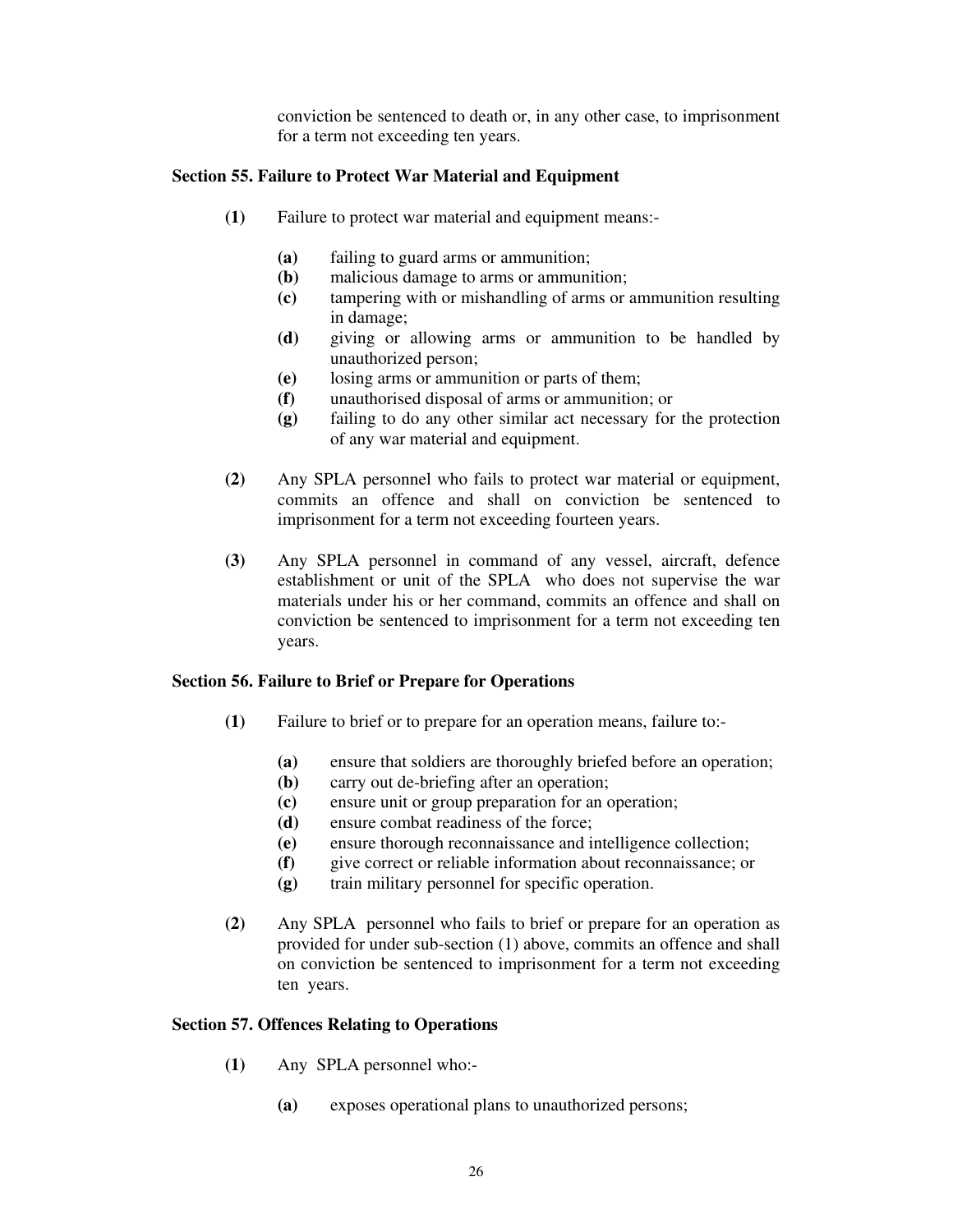- (b) commits an act of violence to any person bringing material to the SPLA or to any forces co-operating with SPLA;
- (c) irregularly detains or diverts any material being convoyed to any unit of the SPLA or of any forces co-operating with the SPLA;
- (d) without orders from his or her superior officer, destroys or damages any property;
- (e) breaks into any house or other place with the intention, to plunder;
- (f) commits any offence against the property or person of any inhabitant or resident of a country in which he or she is serving;
- (g) steals from or with intent to steal, searches the body of any person killed or wounded in the course of war-like operations;
- (h) carelessly shoots any person or handles arms or ammunition in such a manner to endanger lives of other persons in operation;
- (i) steals any money or property which has been left exposed or unprotected in consequence of war-like operations;
- (j) takes, otherwise than for the service of the Government of Southern Sudan, any money or property abandoned by the enemy;
- (k) being a person in command of a unit or detachment of the SPLA , uses military personnel of his or her unit or permits or suffers to be used for carriage of merchandise for sale to soldiers of the unit or detachment for his or her own or another person's personal gain; or
- (l) being drunk during an operation,

commits an offence.

(2) Any SPLA personnel who commits an offence under sub-section (1) above, shall on conviction be sentenced to imprisonment for a term not exceeding seven years.

#### Section 58. Offences Relating to Prisoners of War

- (1) Any SPLA personnel who:-
	- (a) by want of due precaution through disobedience of orders or wilful neglect of duty, is made a prisoner of war;
	- (b) having been made a prisoner of war, fails to rejoin the SPLA when able to do so; or
	- (c) having been made a prisoner of war, serves with or aids the enemy; commits an offence.
- (2) Any SPLA personnel, who commits an offence under sub-section (1) above, shall on conviction be sentenced to imprisonment for a term not exceeding seven years.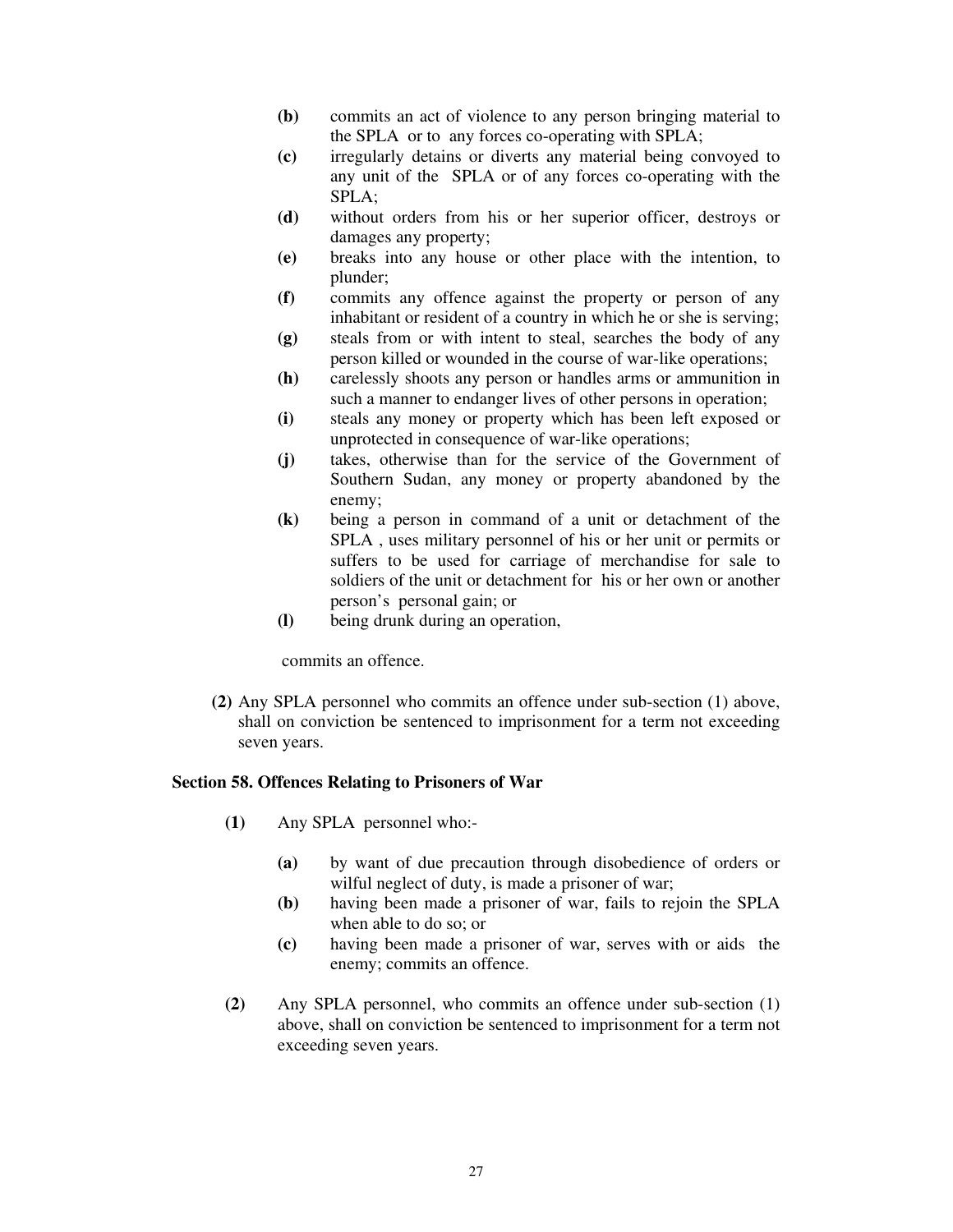# Section 59. Offences by Persons in Command When in Action

- (1) Any person in command of a vessel, aircraft, defence establishment or unit of the SPLA who:-
	- (a) when under orders to carry out an operation or coming into contact with an enemy which is his or her duty to engage, does not use his or her utmost exertion to bring the officers and militants under his or her command or his or her ship, vessel, aircraft or his or her material into action;
	- (b) when capable of making a successful defence, surrenders his or her ship, material or unit to the enemy; or
	- (c) gives premature orders to attack resulting in failure of operation,

commits an offence.

(2) Any SPLA personnel who commits an offence under sub-section (1) above, shall on conviction be sentenced, where such offence results in failure of operation or loss of life, to death or in any other case to imprisonment for a term not exceeding ten years.

# Section 60. Treachery

- (1) Any SPLA personnel who, for any purpose prejudicial to the security or interests of Southern Sudan:-
	- (a) goes over to the enemy;
	- (b) assists the enemy with material;
	- (c) does or omits to do anything with intent to imperil the success of the SPLA ;
	- (d) infiltrates the SPLA or is an agent of a foreign power or of any force engaging in war or war-like activities against the Government of Southern Sudan;
	- (e) consciously gives classified information to a foreign power or any force engaging in war or war-like activities against the Government or solicits information with the view to giving it to such a power or force;
	- (f) consciously gives confidential information to anyone without the knowledge and approval of the proper authority; or
	- (g) consciously withholds vital information from the proper authority,

commits an offence.

(2) Any SPLA personnel who commits an offence under sub-section (1) above, shall on conviction, be sentenced to death or life imprisonment.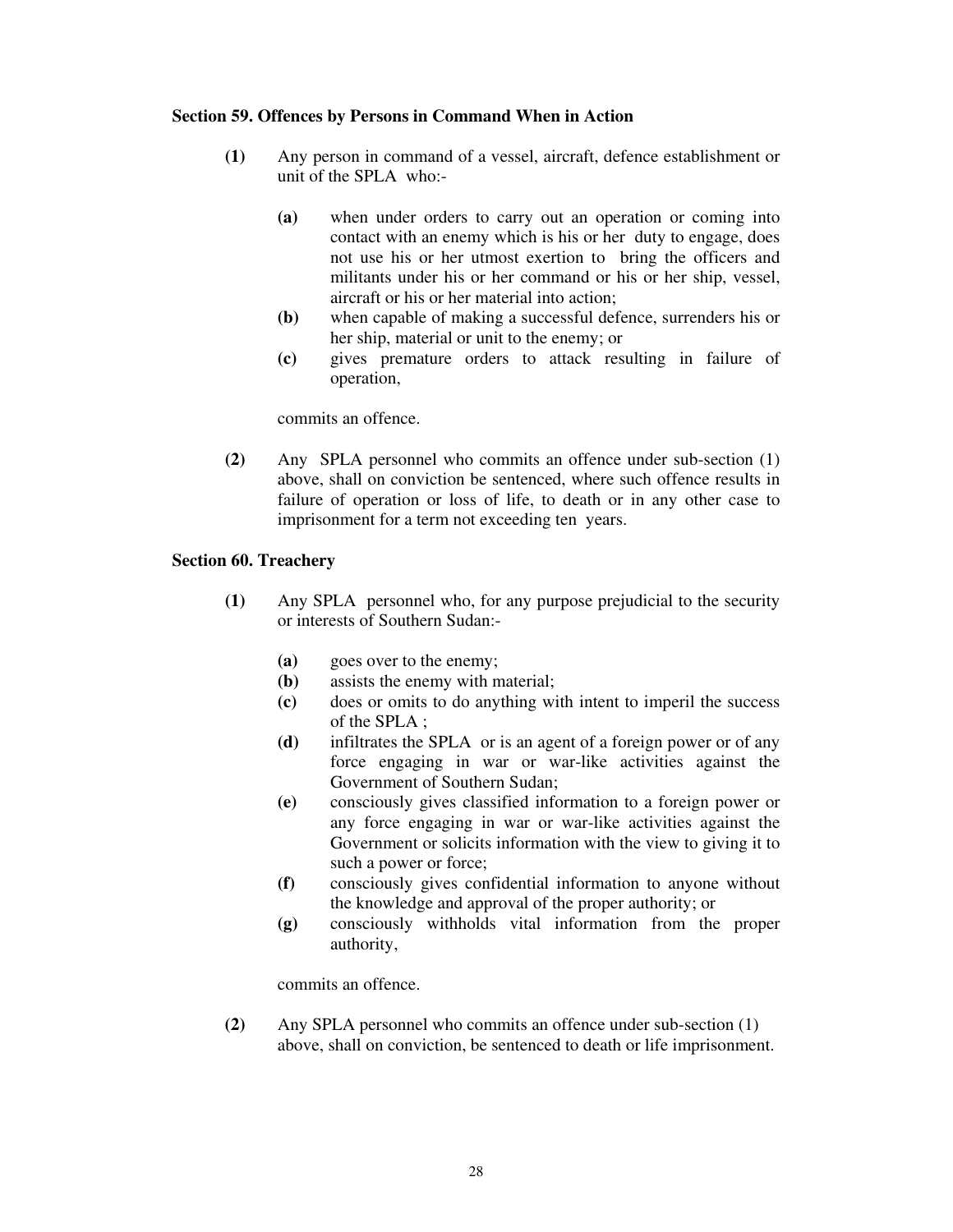# Section 61. Offences Relating to Security

- (1) Any SPLA personnel who:-
	- (a) discloses by word of mouth or by document any confidential information to the enemy or to unauthorized members of the SPLA or the public;
	- (b) talks afloat or discusses any confidential information in unauthorized places or with authorized persons within hearing distance of unauthorized persons;
	- (c) gives a parole, watchword password, countersign or identification signal different from that which he or she received or without authority, alters or interferes with any identification or other signal;
	- (d) improperly occasions false alarm;
	- (e) forces a safeguard or forces or strikes a sentinel; or
	- (f) does or omits to do anything with intent to prejudice the security of the SPLA or forces co-operating with the SPLA ;

commits an offence.

- (2) For the purposes of this section, "confidential information" means:-
	- (a) intelligence information;
	- (b) information relating to the members positions, material movements, preparations for operations of the SPLA or of any forces co-operating with the SPLA ;
	- (c) information relating to radio cryptographic system, process, procedure, publication or document of SPLA or of any forces co-operating with SPLA ;
	- (d) parole, watchword, password, countersign or identification signal; or
	- (e) any other information material as maybe prescribed.
- (3) Any SPLA personnel, who commits an offence under sub-section (1) above, shall, on conviction, be sentenced to imprisonment for a term not exceeding fourteen years.

## Section 62. Mutiny

- (1) Any person subject to the provisions of this Act, who commits any of the following acts:-
	- (a) begins, incites, causes or conspires with any other person to cause or joins in any mutiny; or
	- (b) being present at any mutiny and does not use his or her utmost endeavours to suppress the same; or
	- (c) knowing or having reason to believe in the existence of any mutiny, or of any intentions to mutiny, or of any conspiracy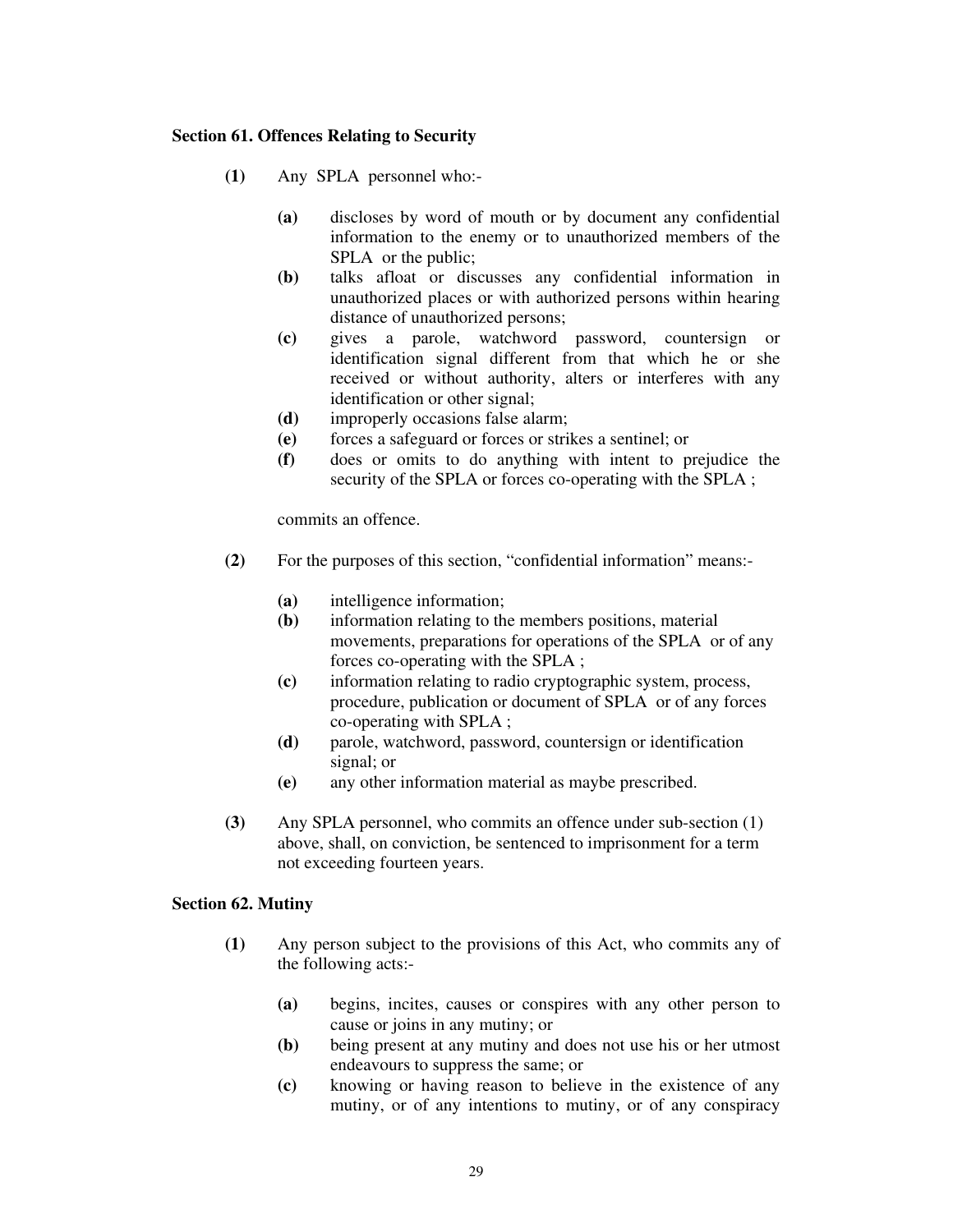against the SPLA or the Government of Southern Sudan and does not without delay give information thereof to his or her commanding or any other superior officer,

commits the offence of mutiny.

(2) Any SPLA personnel who commits mutiny shall, on conviction, be sentenced to death or life imprisonment.

### Section 63. Desertion

- (1) Any SPLA personnel who deserts or attempts to desert his or her unit , or who persuades or procures any person subject to the provisions of this Act to desert the SPLA , commits the offence of desertion.
- (2) Any SPLA personnel who commits the offence of desertion shall, on conviction, be sentenced to imprisonment for a term not exceeding seven years.

### Section 64. Harbouring Deserters

- (1) Any SPLA personnel who:-
	- (a) intentionally harbours any deserter;
	- (b) knowingly or having reason to believe, that any other person has deserted but does not without delay give information thereof to his or her own or some other superior officers; or
	- (c) does not endeavour to cause such deserter to be apprehended,

commits an offence

(2) Any SPLA personnel who commits the offence of harbouring a deserter, shall on conviction, be sentenced to imprisonment for a term not exceeding five years.

#### Section 65. Criminal Force Against Superior

Any SPLA personnel who uses or attempts to use criminal force to, or commits an assault on his or her superior officer whether on or off duty, knowingly or having reason to believe him or her to be such, commits an offence and shall, on conviction, be sentenced to imprisonment for a term t not exceeding five years.

### Section 66. Ill-Treatment of Subordinates

Any SPLA personnel who uses or attempts to use criminal force to, or commits an assault on or ill treats any person likewise subject to the provisions of this Act, being his or her subordinate in rank or position, commits an offence and shall, on conviction, be sentenced to imprisonment for a term not exceeding five years.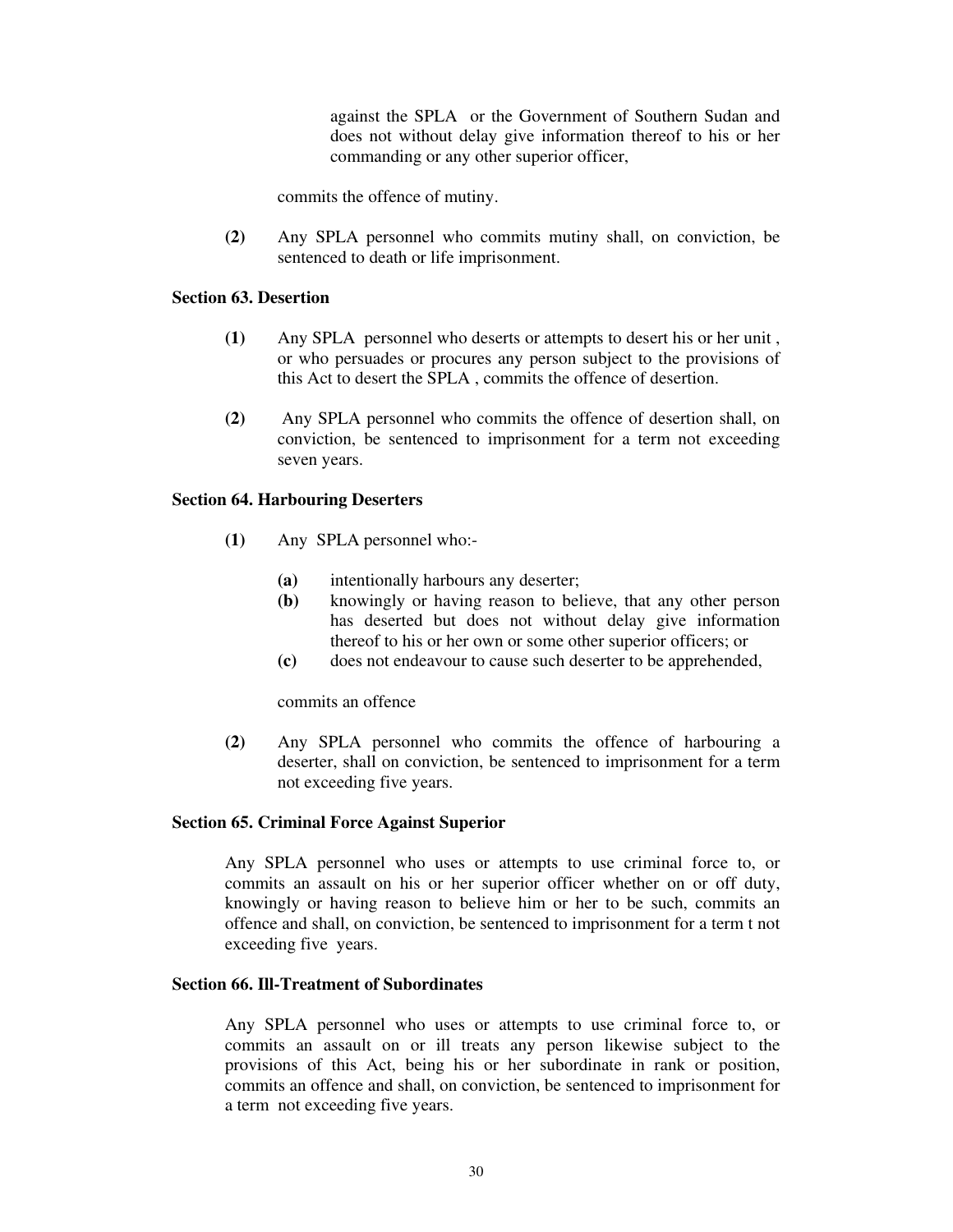# Section 67. Disobedience of Lawful Orders

- (1) Any SPLA personnel who:-
	- (a) disobeys in such manner as to show a wilful defiance of authority, any lawful command, given personally by his or her superior officer in the execution of his or her office whether the same is given orally, or in writing, or by signal, or otherwise; or
	- (b) disobeys any lawful command given by his or her superior officer; commits an offence of disobedience of lawful orders.
- (2) Any SPLA personnel who commits the offence of disobedience of lawful orders shall on conviction be sentenced to imprisonment for a term not exceeding five years.

### Section 68. Insubordination and Insolence

- (1) Any SPLA personnel who:-
	- (a) being concerned in any quarrel, affray, or disorder, refuses to obey any officer, though of lower rank, who orders his or her arrest, or uses criminal force to or offers violence to any such officer;
	- (b) uses or attempts to use criminal force to, or commits an assault on any person, whether subject to the provisions of this Act or not, in whose custody he or she is lawfully placed, and whether or not he or she is his or her superior officer; or
	- (c) uses insubordinate or insolent language to his or her superior officer,

commits the offence of insubordination and insolence.

(2) Any SPLA personnel who commits the offence of insubordination and insolence shall on conviction be sentenced to imprisonment for a term not exceeding five years.

# Section 69. Standing Orders

Any SPLA personnel who neglects to obey any general or other standing orders, commits an offence and shall on conviction be sentenced to imprisonment for a term not exceeding three years.

### Section 70. Fraudulent Enrolment or Enlistment

- (1) Any SPLA personnel who:-
	- (a) without having first obtained a regular discharge from the corps, unit or directorate or department to which he or she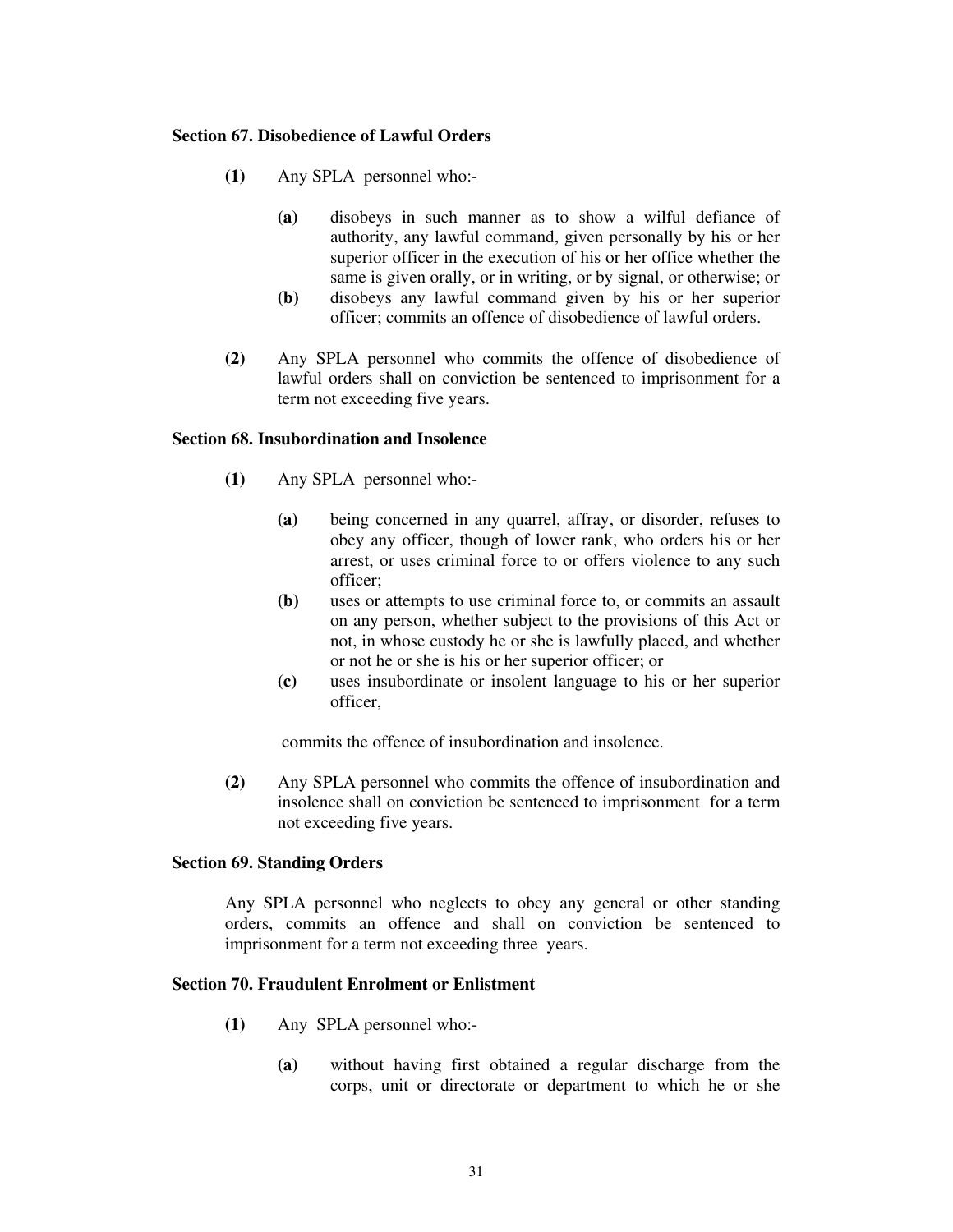belongs, enrols or enlist himself or herself in any other corps unit or directorate or department, or

- (b) knowingly or having reason to believe that a person is a deserter, procures or attempts to procure the enrolment or enlistment of such person; commits an offence.
- (2) Any SPLA personnel who commits the offence of fraudulent enrolment or enlistment shall on conviction be sentenced to imprisonment for a term not exceeding three years.

### Section 71. False Answer on Enrolment or Enlistment

Any SPLA personnel who is discovered to have wilfully made a false answer to any question set forth in the prescribed form of enrolment or enlistment which has been put to him or her by the officer before whom he or she appeared for the purpose of being enrolled or enlisted; commits an offence and shall on conviction be sentenced to imprisonment for a term not exceeding three years.

### Section 72. Conduct Unbecoming of an Officer

Any SPLA officer, who behaves in a scandalous manner unbecoming of his or her position as such, commits an offence and shall on conviction be dismissed from the force.

#### Section 73. Nepotism and Corrupt Practices

- (1) Any SPLA personnel who:-
	- (a) promotes, recruits, employs or rewards any person on grounds of personal relationship;
	- (b) misappropriates or converts to his or her own use any public property or military stores of any kind or the property of any military formation, unit or department entrusted to him or her;
	- (c) receives or retains any property in respect of which an offence under paragraph (a) has been committed, knowingly or having reason to believe the same to have been misappropriated or converted;
	- (d) wilfully destroys or injures any public property or; of any military formation, unit or department entrusted to him or her;
	- (e) commits theft in respect of any public property, or of any military formation, unit or department, or of any person subject to the provisions of this Act or serving with or attached to the force;
	- (f) dishonestly receives or retains any such property as specified under paragraph (d) herein knowingly or having reason to believe that it was stolen;
	- (g) does any other thing with the intent to defraud or to cause wrongful gain to one person, or wrongful loss to another person; or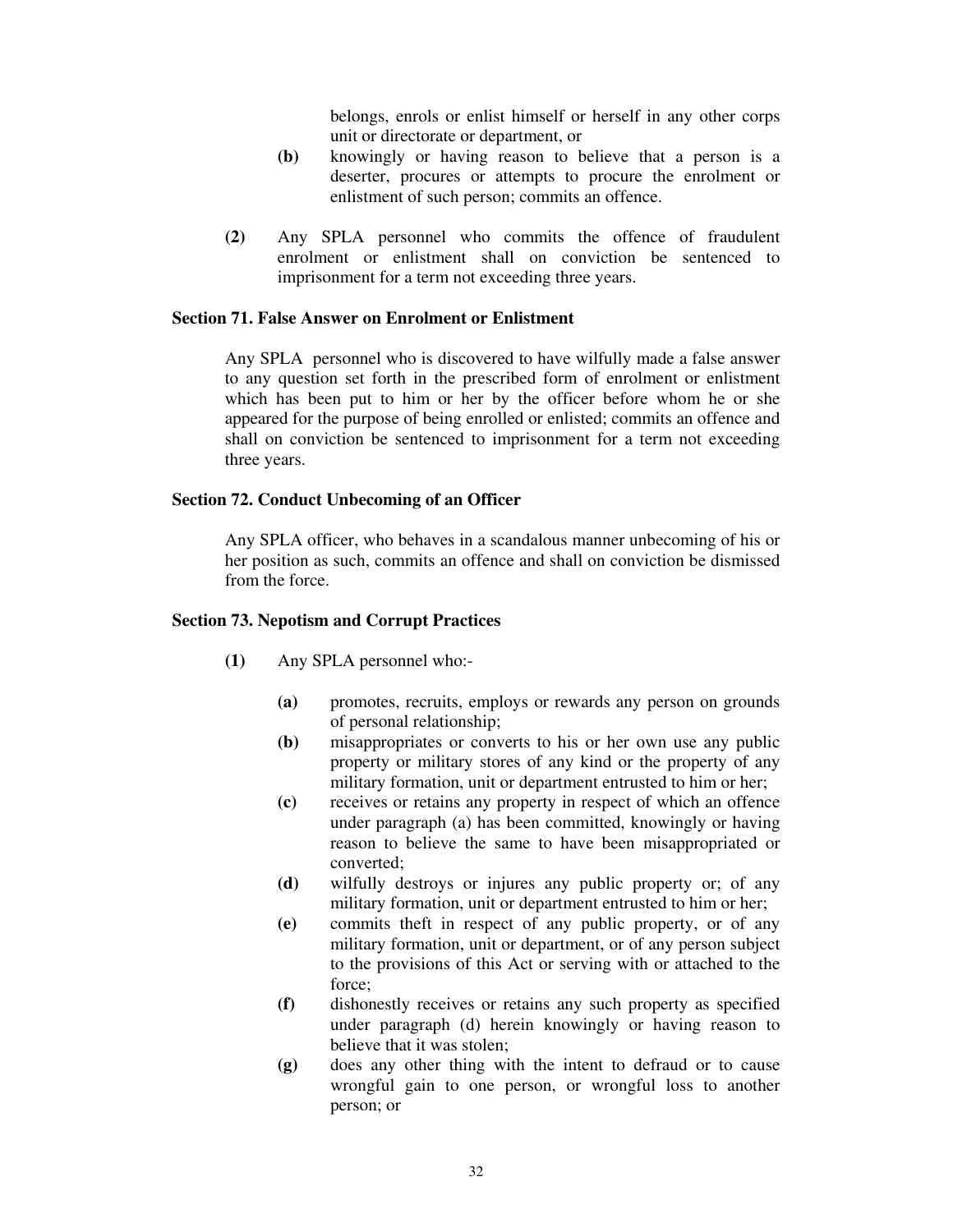(h) commits any other similar corrupt practices,

commits an offence.

(2) Any SPLA personnel who, commits the offence of nepotism and corrupt practices, and shall on conviction be sentenced to imprisonment for a term not exceeding fourteen years.

#### Section 74. Malingering

- (1) Any SPLA personnel who:-
	- (a) malingers or feigns or produces disease or infirmity in himself or herself, or intentionally delays his cure or aggravates his or her disease or infirmity; or
	- (b) with intent to render himself or herself or any other person unfit for service, voluntarily causes hurt to himself or herself or any other person,

commits an offence.

(2) Any SPLA personnel who commits the offence of malingering shall on conviction be sentenced to imprisonment for a term not exceeding three years.

#### Section 75. Intoxication

Any SPLA personnel who gets intoxicated while on duty, irrespective of whether the said state was induced by the taking of liquor or drug, commits an offence and shall on conviction be sentenced to imprisonment for a term not exceeding one year.

#### Section 76. Possession or Smoking of Hashish, Bango or Drugs

Any SPLA personnel who distributes or is found in possession of or smoking hashish, bango or taking drugs, as defined in the Penal Code Act, 2008 commits an offence and shall on conviction be sentenced to imprisonment for a term not exceeding five years.

#### Section 77. Offences by and in Relation to Detainees

- (1) Any SPLA personnel who being:-
	- (a) in military custody, leaves such custody before he or she is set at liberty by proper authority; or
	- (b) in command of a guard, piquet or patrol, refuses to receive any prisoner or person duly committed to his or her charge;
	- (c) without proper authority releases any detainee or person placed under his or her charge, or negligently allows any such detainee or person to escape; or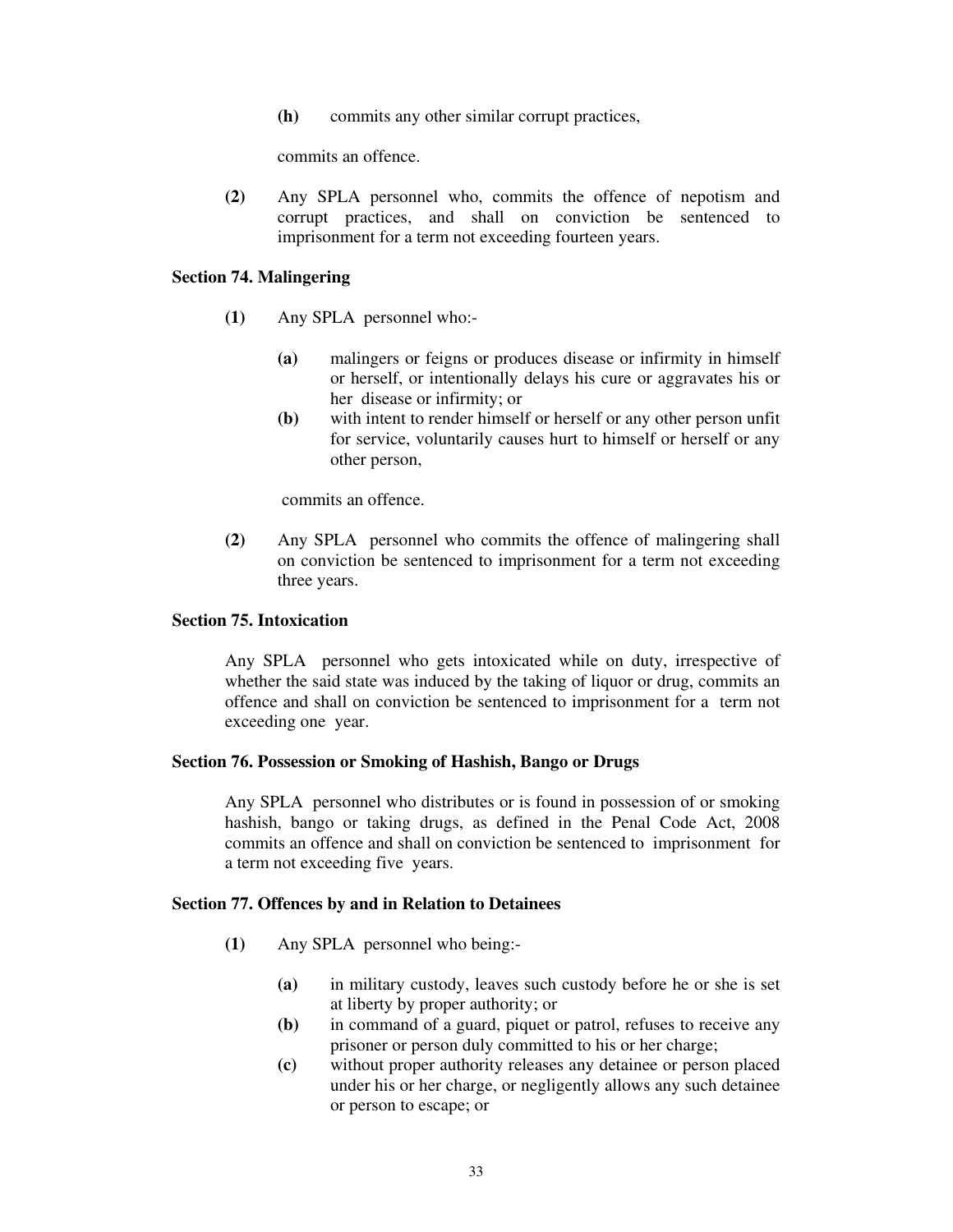(d) in charge of a detainee mistreats him or her,

commits an offence.

(2) Any SPLA personnel, who commits the offence stated under subsection (1) (c) above, shall on conviction be punished with the same punishment that is expected to be imposed on the detainee or person wrongfully released by him or her; and for offences stated under subsection (1) (a, b and d) above; he or she shall be sentenced to imprisonment for a term not exceeding three years.

## Section 78. Offences in Relation to Property

- (1) Any SPLA personnel who intentionally or through negligence:-
	- (a) causes damage or converts any property belonging to the force to his or her personal benefit;
	- (b) causes death, injury, converts, ill-treats or looses any animal belonging to the force;
	- (c) converts to his or her personal benefit or looses his or her arms, ammunition, equipment, instruments, clothing or regimental necessaries;
	- (d) sells, pawns, or defaces any medal or decoration granted to him or her;
	- (e) misuses operational funds, food or other supplies for personal interest;
	- (f) without authority acquires possession of arms or ammunition; or
	- (g) fails to report and hand in all goods captured from the enemy,

commits an offence.

(2) Any SPLA personnel, who commits an offence under sub-section (1) above, shall on conviction be sentenced to imprisonment for a term not exceeding seven years.

### Section 79. False Accusation or Statement or Return or Report

(1) Any SPLA personnel who:-

:

- (a) makes any complaint, intentionally makes any false statement affecting the character of any person subject to the provisions of this Act, or knowingly or intentionally suppresses any material facts; or
- (b) intentionally furnishes a false return or report of the number or state of any personnel under his or her command or of any money, arms, ammunition, clothing, equipment, stores, or other property in his or her charge, whether belonging to such personnel or to the force, or to any person in or attached to the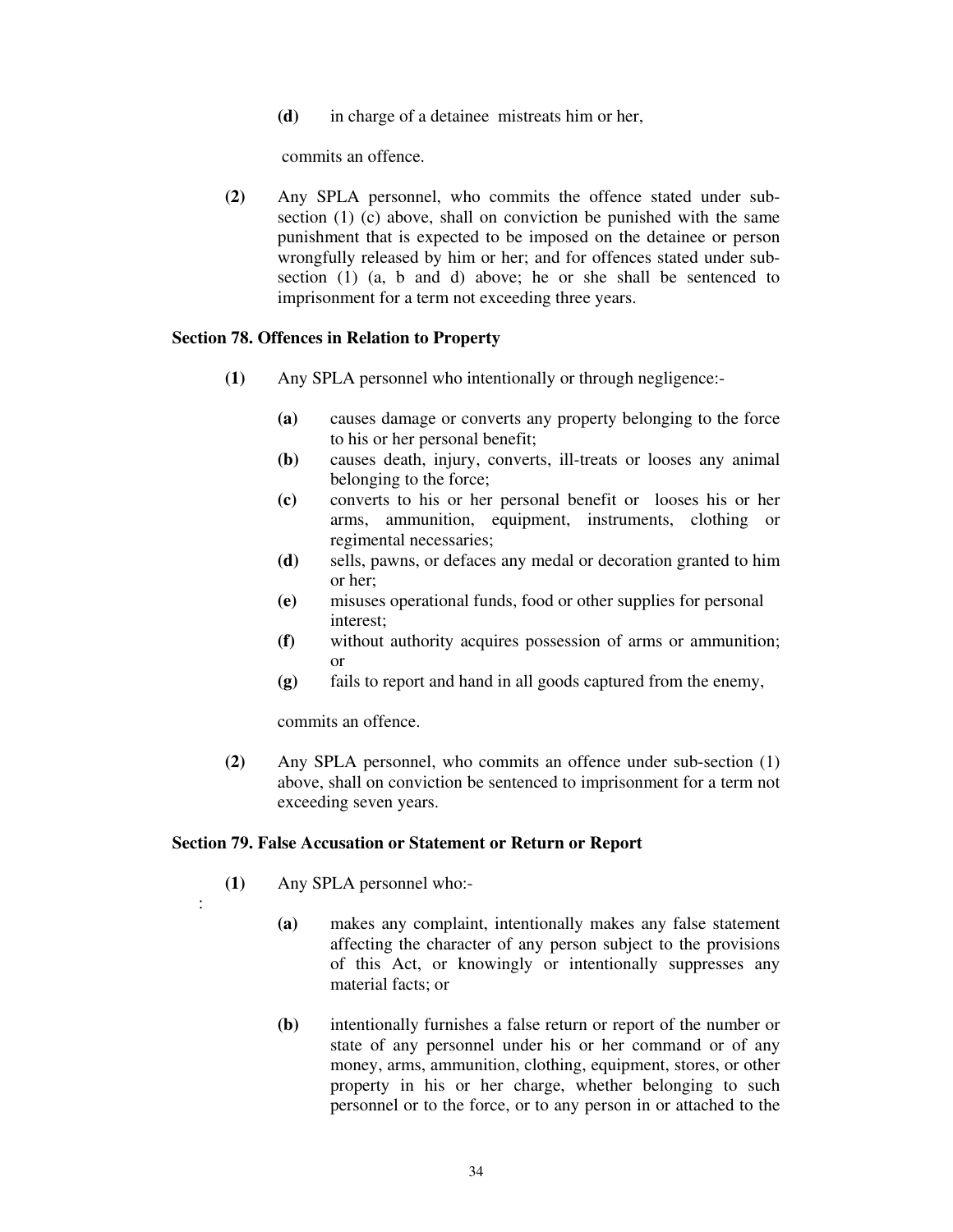force, or who through design or neglect, omits or refuses to make or send a return or report of any of the matters aforesaid, commits an offence.

(2) Any SPLA personnel who commits any offence under sub-section (1) above shall on conviction be sentenced to imprisonment for a term not exceeding three years.

### Section 80. Offences in Relation to Courts-Martial

- (1) Any SPLA personnel who:-
	- (a) when duly summoned to attend as a witness before a courtmartial, intentionally omits to attend or refuses to be sworn or affirmed or to answer any question, or to produce or deliver any book, document or other thing for which he or she might have been duly warned and called upon to produce or deliver;
	- (b) Intentionally insults or causes any interruption or disturbance to, or uses any menacing or disrespectful word, sign or gesture, or is insubordinate or violent in the presence of a court-martial while sitting; or
	- (c) Having been duly sworn or affirmed before any court-martial or other military court competent to administer oath or affirmation, makes any statement which is false and which he or she either knows or believes to be false; commits an offence.
- (2) Any SPLA personnel who commits an offence under sub-section (1) above, shall on conviction be sentenced to imprisonment for a term not exceeding one year.

### Section 81. Attempt

Any SPLA personnel who attempts to commit an offence punishable under this Act, or to cause such an offence to be committed, and in such attempt does any act towards the commission of the offence may, on conviction, where no express provision is made by this Act for the punishment of such attempt, be punished with the punishment provided in this Act for such offence, but that sentence shall not amount to death or life imprisonment.

### Section 82. Abetment

Any SPLA personnel who abets any offence punishable under this Act commits an offence and shall on conviction be sentenced, as provided for in this Act, for such an offence.

#### Section 83. Offences Punishable Under the Penal Code, 2008

(1) Every person subject to the provisions of this Act, either within Southern Sudan, or at any other place beyond the Southern Sudan, who commits an offence punishable under the Penal Code, 2008 shall be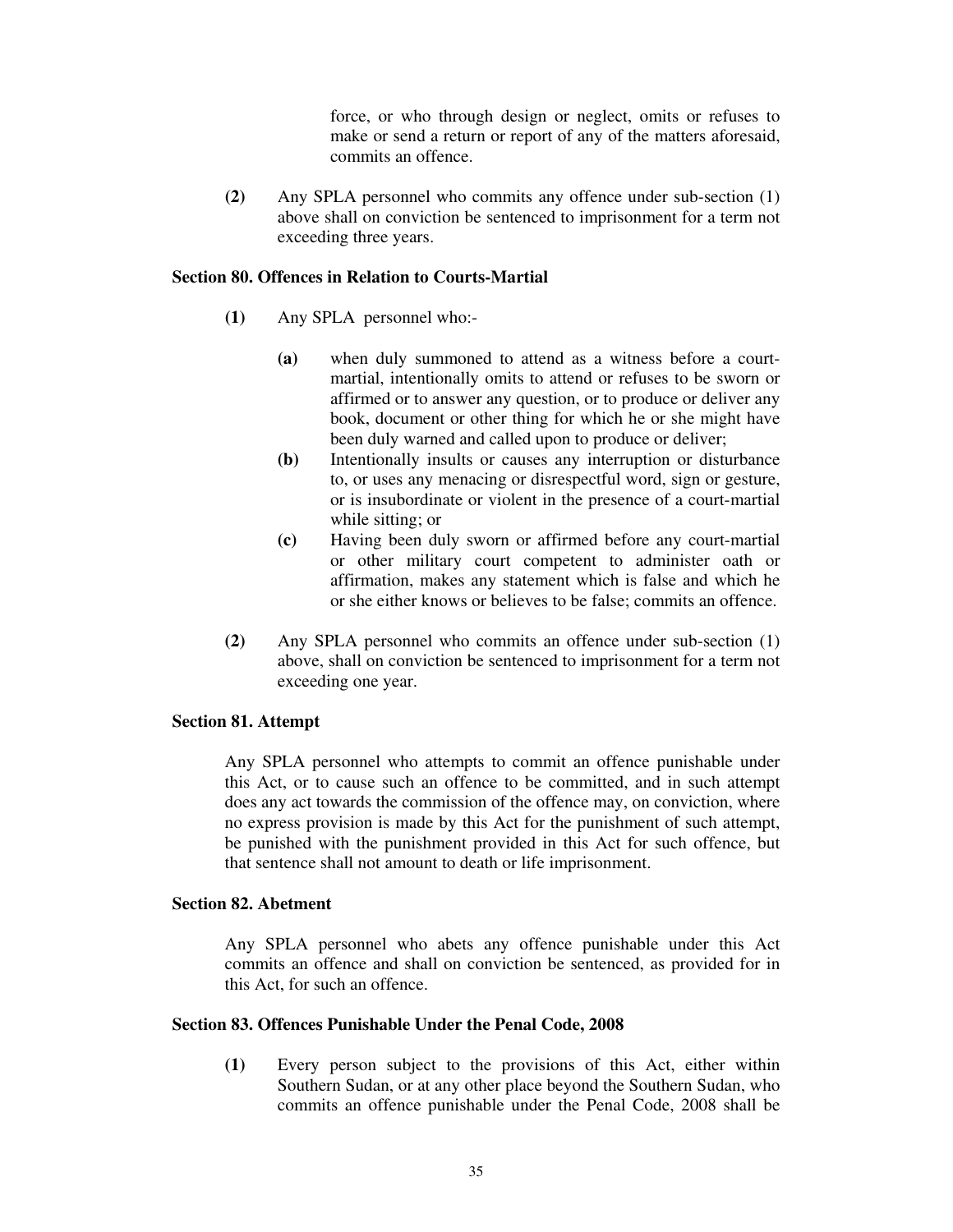deemed to have committed an offence under this Act and if charged therewith under this section, shall subject to the provisions of this Act, be liable to be tried for the same offence by a court-martial and shall on conviction be liable to any punishment prescribed for such an offence by the Penal Code Act, 2008 or such punishment shall be imposed upon him or her in pursuance of the provisions of this Act in respect of an act prejudicial to good order and military discipline.

(2) The powers of a court-martial to try and to punish any person under this section shall not be affected by reason of the fact that the offence against the said Penal Code, with which such person is charged, is also a military offence.

## CHAPTER IX

### PUNISHMENTS

#### Section 84. Type of Punishments.

There shall be two types of punishment for offences committed under this Act:-

- (a) general punishments for criminal offences triable by court martial; and
- (b) punishments for disciplinary offences as prescribed in the SPLA rules and regulations.

#### Section 85. General Punishments

- (1) The following punishments may be imposed on offenders by courts martial constituted in accordance with the provisions of this Act:-
	- (a) death which may be executed by a firing squad provided that the death sentence shall not be executed against a pregnant or suckling women; except after two years of lactation.
	- (b) imprisonment;
	- (c) dismissal;
	- (d) stripping of rank; and
	- (e) demotion.
- (2) Whenever an officer or any other rank is sentenced to imprisonment, the court martial imposing that punishment shall dismiss the said officer or any other rank.

### Section 86. Pardons and Remissions

(1) When any person, subject to the provisions of this Act, has been convicted by a court-martial of any offence, the President and the Commander-in-Chief, or the confirming officer in the case of a sentence which he or she could have confirmed or which did not require confirmation by the President, may:-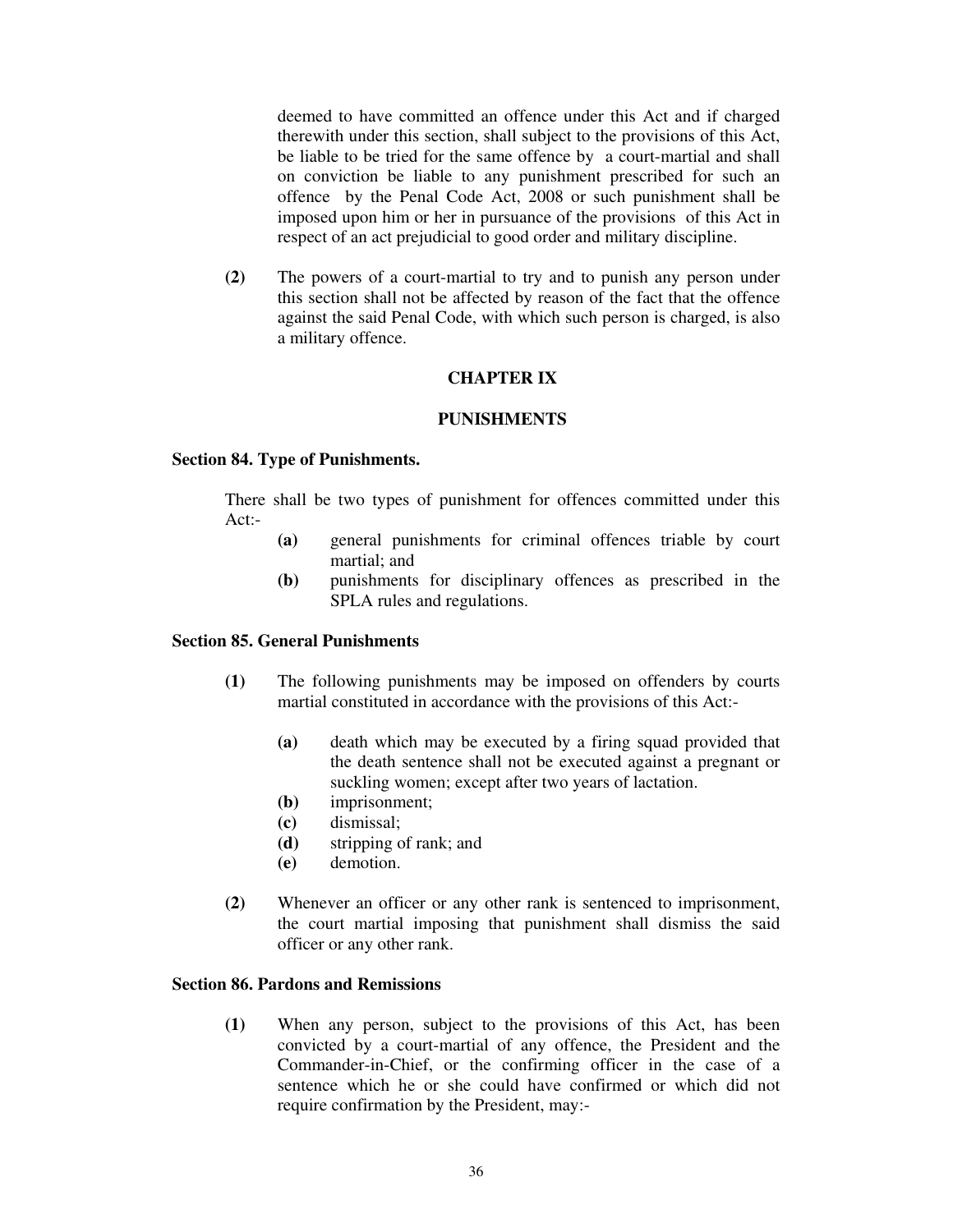- (a) either without conditions or upon any condition which the person sentenced accepts, pardon the person or remit the whole or any part of the punishment imposed; or
- (b) mitigate the punishment imposed or commute such punishment for any less punishment mentioned in this Act.
- (2) If any condition on which a person has been pardoned or a punishment has been remitted is, in the opinion of the authority which granted the pardon or remitted the punishment, not fulfilled, such authority may cancel the pardon or remission and thereupon the sentence of the courtmartial shall be executed as if such pardon had not been granted or such punishment has not been remitted.
- (3) Notwithstanding the provisions of subsection (2) above, in the case of a person sentenced to imprisonment, such person shall undergo only the unexpired portion of his or her sentence.

### Section 87. Punishments for Infringement of Discipline.

Punishments for infringement of discipline in the SPLA, the authorities to impose them and the manner of their execution shall be as prescribed in the SPLA rules and regulations.

### CHAPTER X

#### APPEALS AND CONFIRMATION OF SENTENCES

#### Section 88. Appeals

- (1) Appeals from District Court Martial shall lie to a General Court Martial.
- (2) Appeals from General Court Martial shall lie to the Southern Sudan Supreme Court.

#### Section 89. Confirmations

- (1) No finding or sentence of a General or District Court-Martial shall be valid unless confirmed in accordance with the provisions of this Act.
- (2) The findings and sentences of a general court martial shall be confirmed by the President and Commander-in-Chief or by any officer authorized in his or her behalf by warrant issued by the President and Commander-in-Chief, provided that no death sentence shall be confirmed unless reviewed and recommended by the Southern Sudan Supreme Court.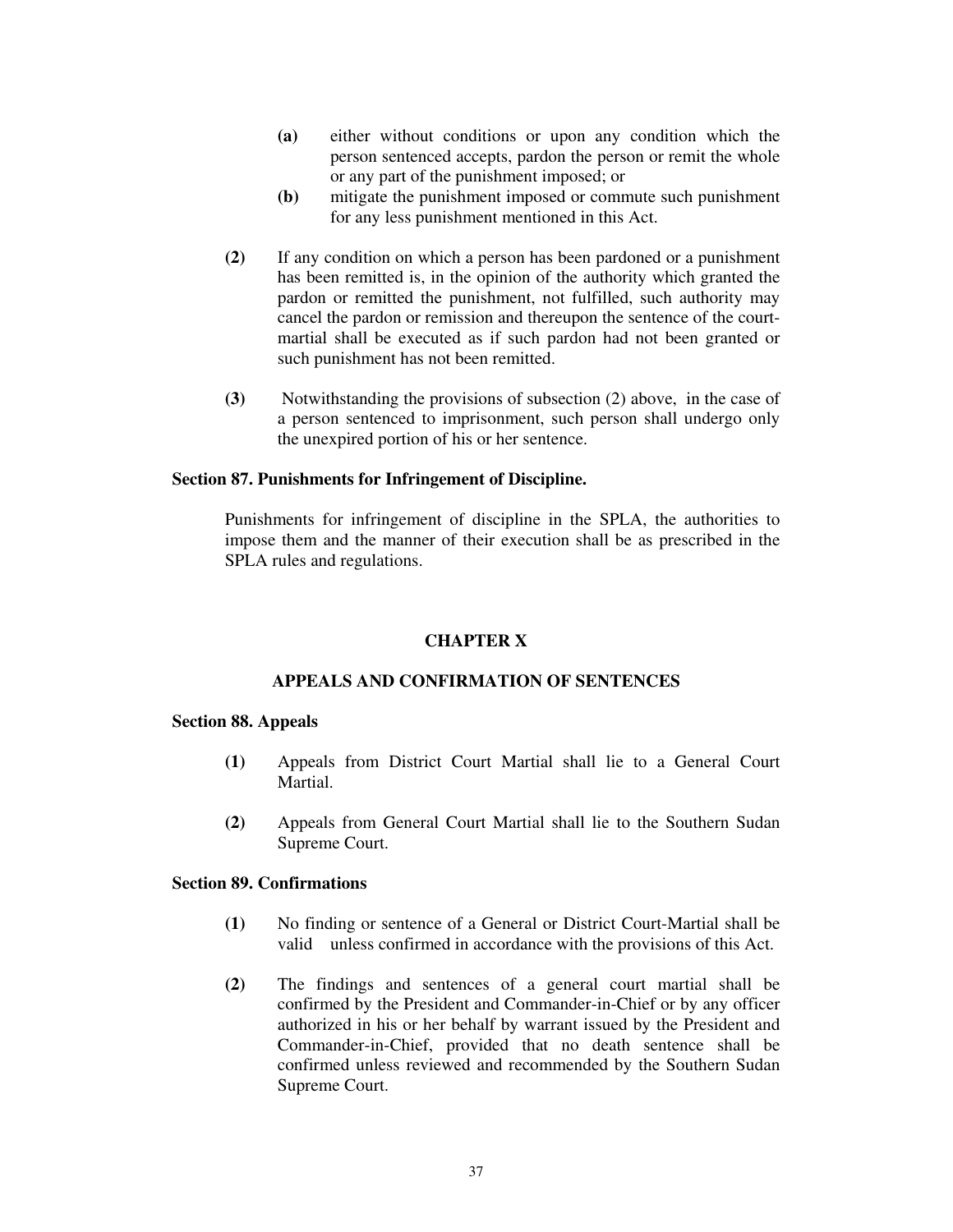(3) The findings and sentences of District Court Martial shall be confirmed by any officer having power to convene a General Court Martial or by any officer authorized in this behalf by warrant issued by any such officer.

## Section 90. Limitation of Powers of Confirming Authority

- (1) A warrant issued in accordance with the provisions of sections 89 (2) above may contain such restrictions, reservations or conditions as the officer issuing it may think fit.
- (2) Subject to such restrictions as may be contained in any warrant issued under section 89 (3) above, a confirming officer when confirming the finding and sentence of a District Court Martial, may:-
	- (a) mitigate the punishment imposed, or commute such punishment for any lesser punishment to which the offender could have been sentenced by the court-martial;
	- (b) remit the whole or any part of the punishment imposed;
	- (c) suspend the execution of the whole or any part of such punishment; or
	- (d) refuse to confirm the finding and sentence of the court-martial and may, for reasons to be recorded in writing, order a fresh trial by another court-martial.

# CHAPTER XI

## MISCELLANEOUS PROVISIONS

## Section 91. Complaints by and Against Officers

- (1) Any SPLA personnel who deems himself or herself aggrieved by his or her commanding officer or any superior officer and who on due application made to his or her commanding officer does not receive the redress to which he or she considers himself or herself entitled, may complain through the chain of command.
- (2) Every officer receiving any complaint under subsection (1) above, shall enquire into it, and when necessary refer it to superior authority, provided that a decision by an authority competent to dispose of the matter complained of, shall be final.

## Section 92. Privileges of Persons Attending Court-Martial

(1) No presiding officer or member of a court martial, no member of Directorate of Military Justice, sitting judge or Legal Counsel; no party to any proceedings before a court-martial, or his or her legal practitioner or agent, and no witness acting in obedience to a summons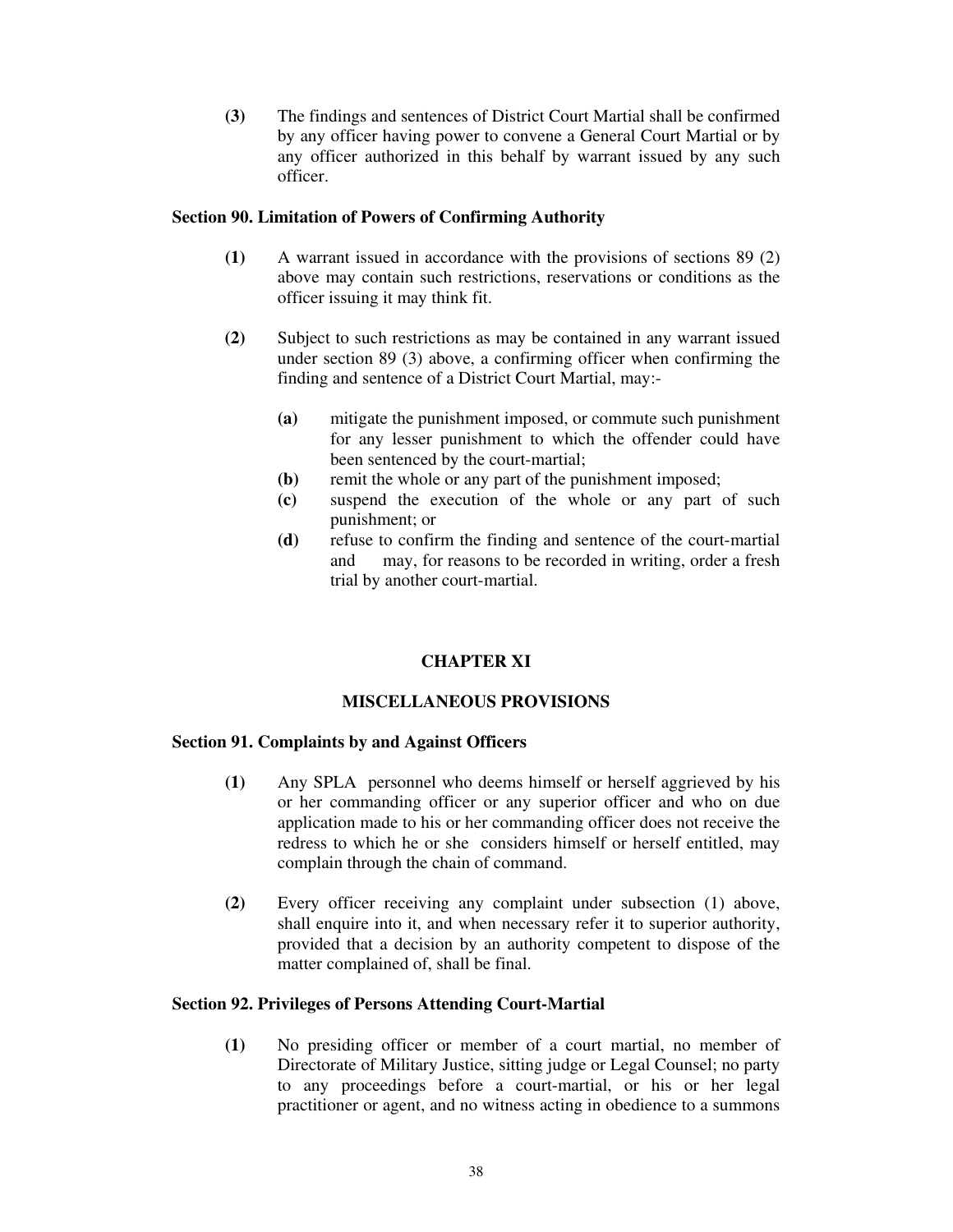to attend a court-martial shall, while proceeding to, attending or returning from a court-martial, be liable to arrest under any civil process on the same.

(2) If any such person is arrested under any such process he or she shall immediately be discharged by order of the court-martial.

### Section 93. Property Exempted from Attachment

Neither the arms, clothes, equipment, accoutrements nor necessaries of any accused or convicted person subject to the provisions of this Act, nor any vehicle or animal used by him or her for the discharge of his or her duty, shall be seized or attached.

#### Section 94. Apprehension of Deserters

- (1) Whenever any person subject to the provisions of this Act deserts, the commanding officer of the unit to which the deserter belongs, shall give written information of the desertion to such civil authorities as in his or her opinion may be able to afford assistance towards the apprehension of the deserter; and such authorities shall thereupon take steps for the apprehension of the said deserter in like manner as if he or she were a person for whose apprehension a warrant had been issued by an Attorney or Magistrate and shall deliver the deserter, when apprehended, to military custody.
- (2) Any military police officer may arrest without warrant any SPLA personnel moving without a departure order and shall produce him or her, without delay, to the nearest military authority.

#### Section 95. Arrest by Military Authorities

- (1) Any person subject to the provisions of this Act who is charged with an offence may be taken into military custody.
- (2) Any such person may be ordered into military custody by any superior officer, provided that he or she files the charges against that person within 24 hours.
- (3) The charge against any SPLA personnel taken into military custody shall, without unnecessary delay, be investigated by the competent military authority.

#### Section 96. Arrest by Civil Authorities

Whenever any person who is subject to the provisions of this Act, is accused of any offence under this Act, is within the jurisdiction of any magistrate or police officer, such magistrate or police officer shall aid in the apprehension and delivery to military custody of such person upon receipt of a written application to that effect signed by his or her commanding officer.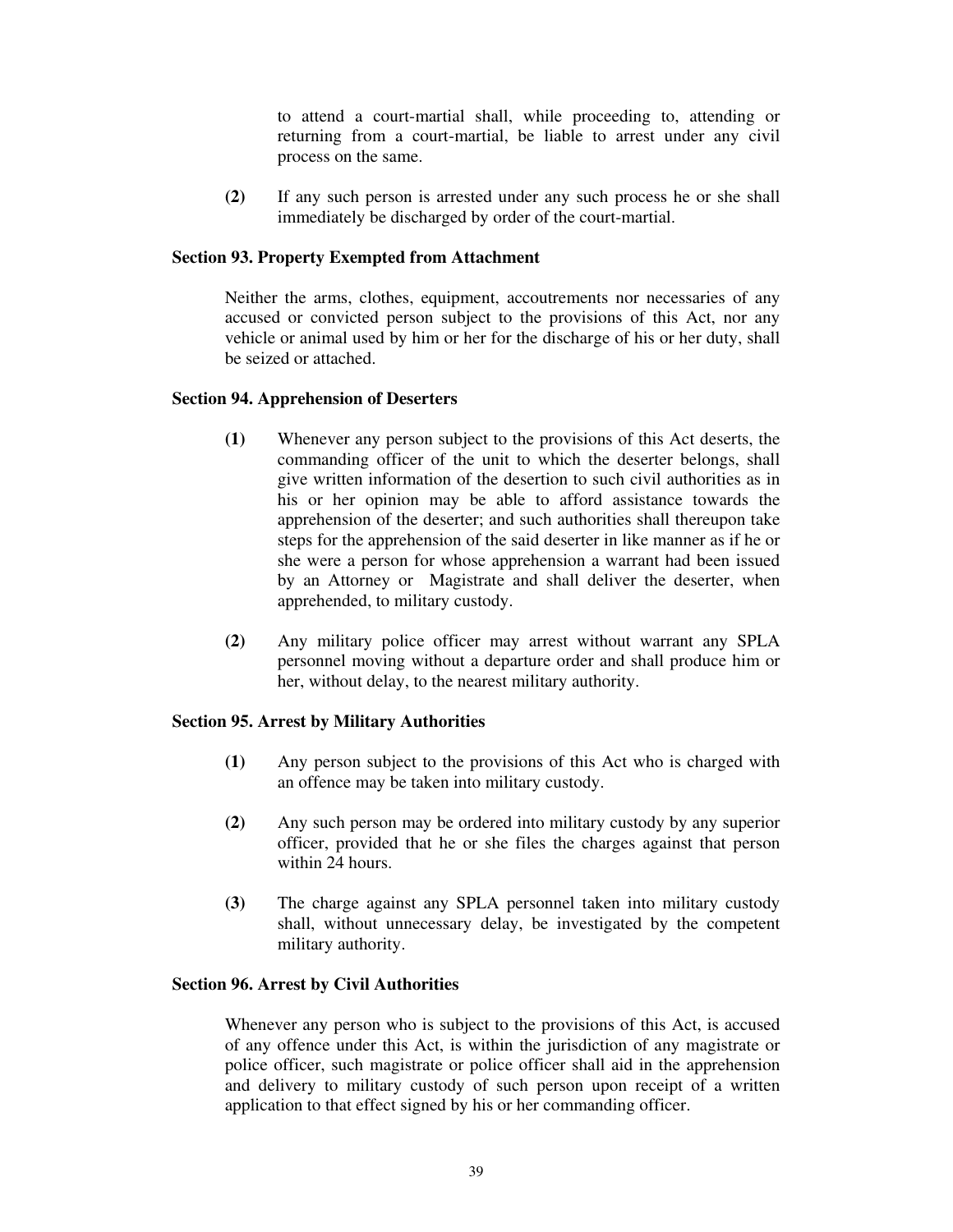### Section 97. Restriction on Persons Who are Subject to this Act

- (1) No SPLA personnel shall:-
	- (a) be a member of, any political party, trade union or labour union, or any society, institution or association with political objectives;
	- (b) address any demonstration organized for any political or other purposes; or
	- (c) unless permitted by competent military authority, communicate with the press or publish or cause to be published any article, book, letter or any other document.
- (2) Any SPLA personnel who violates any of the restrictions stated under sub-section (1) above, shall be punished under the SPLA rules and regulations.

### Section 98. Prohibition against Delegation

Except as expressly provided in this Act, no power conferred by or under this Act on any person, or body shall be delegated to any other person.

### Section 99. Code of Conduct

All the persons subject to the provisions of this Act shall abide by the code of conduct as provided in the SPLA rules and regulations.

#### Section 100. Power to Make Rules, Regulations and Orders

- 1. The Minister shall in consultation with Chief of General Staff make rules and regulations consistent with the provisions of this Act, for effective and efficient operationalization of the provisions of this Act.
- 2. The Chief of General Staff shall issue operationalization orders and directives consistent with the provisions of this Act, rules and regulations.